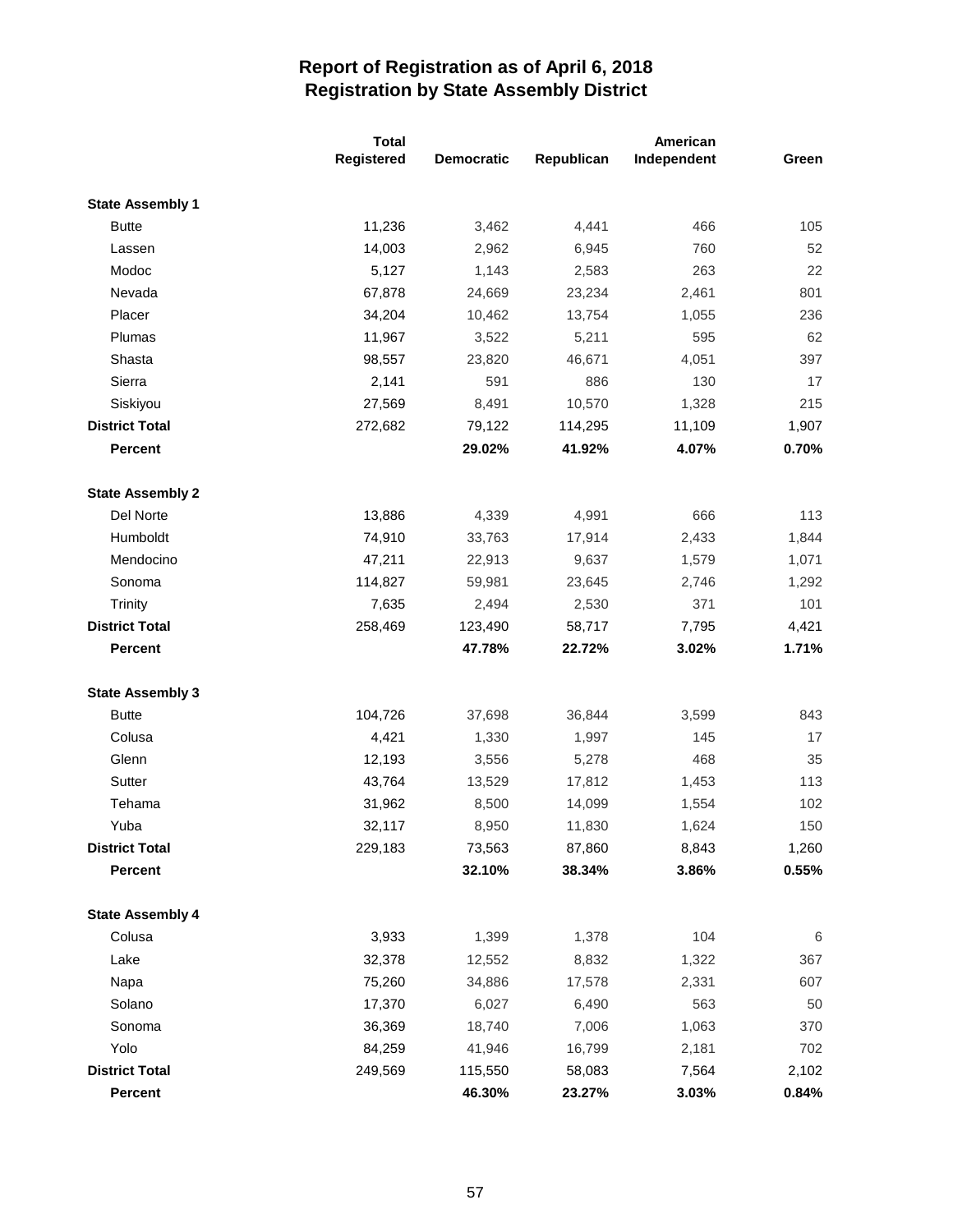|                         | Peace and   |            |                | <b>No Party</b>           |            |
|-------------------------|-------------|------------|----------------|---------------------------|------------|
|                         | Libertarian | Freedom    | <b>Unknown</b> | Other                     | Preference |
| <b>State Assembly 1</b> |             |            |                |                           |            |
| <b>Butte</b>            | 129         | 50         | 17             | 139                       | 2,427      |
| Lassen                  | 136         | 44         | $\mathbf 0$    | 94                        | 3,010      |
| Modoc                   | 45          | 16         | 4              | 11                        | 1,040      |
| Nevada                  | 836         | 187        | 0              | 12,517                    | 3,173      |
| Placer                  | 462         | 95         | 49             | 190                       | 7,901      |
| Plumas                  | 132         | 39         | 0              | $\sqrt{2}$                | 2,404      |
| Shasta                  | 1,076       | 341        | 1              | 265                       | 21,935     |
| Sierra                  | 27          | $\sqrt{2}$ | $\overline{0}$ | 41                        | 447        |
| Siskiyou                | 338         | 136        | 45             | 48                        | 6,398      |
| <b>District Total</b>   | 3,181       | 910        | 116            | 13,307                    | 48,735     |
| Percent                 | 1.17%       | 0.33%      | 0.04%          | 4.88%                     | 17.87%     |
| <b>State Assembly 2</b> |             |            |                |                           |            |
| Del Norte               | 156         | 82         | $\mathbf 0$    | 139                       | 3,400      |
| Humboldt                | 748         | 322        | 101            | 185                       | 17,600     |
| Mendocino               | 468         | 201        | 256            | 154                       | 10,932     |
| Sonoma                  | 957         | 251        | 169            | 446                       | 25,340     |
| Trinity                 | 97          | 41         | 6              | 939                       | 1,056      |
| <b>District Total</b>   | 2,426       | 897        | 532            | 1,863                     | 58,328     |
| Percent                 | 0.94%       | 0.35%      | 0.21%          | 0.72%                     | 22.57%     |
| <b>State Assembly 3</b> |             |            |                |                           |            |
| <b>Butte</b>            | 1,133       | 329        | 161            | 1,074                     | 23,045     |
| Colusa                  | 32          | 13         | $\mathbf 0$    | $\ensuremath{\mathsf{3}}$ | 884        |
| Glenn                   | 111         | 37         | 0              | 26                        | 2,682      |
| Sutter                  | 359         | 153        | 84             | 653                       | 9,608      |
| Tehama                  | 367         | 100        | 1              | 84                        | 7,155      |
| Yuba                    | 344         | 183        | 125            | 93                        | 8,818      |
| <b>District Total</b>   | 2,346       | 815        | 371            | 1,933                     | 52,192     |
| Percent                 | 1.02%       | 0.36%      | 0.16%          | 0.84%                     | 22.77%     |
| <b>State Assembly 4</b> |             |            |                |                           |            |
| Colusa                  | 33          | $\,8\,$    | $\overline{0}$ | 3                         | 1,002      |
| Lake                    | 361         | 180        | $\mathbf 0$    | 53                        | 8,711      |
| Napa                    | 611         | 214        | 150            | 353                       | 18,530     |
| Solano                  | 149         | 40         | 36             | 99                        | 3,916      |
| Sonoma                  | 305         | 78         | 66             | 164                       | 8,577      |
| Yolo                    | 714         | 231        | 151            | 491                       | 21,044     |
| <b>District Total</b>   | 2,173       | 751        | 403            | 1,163                     | 61,780     |
| Percent                 | 0.87%       | 0.30%      | 0.16%          | 0.47%                     | 24.75%     |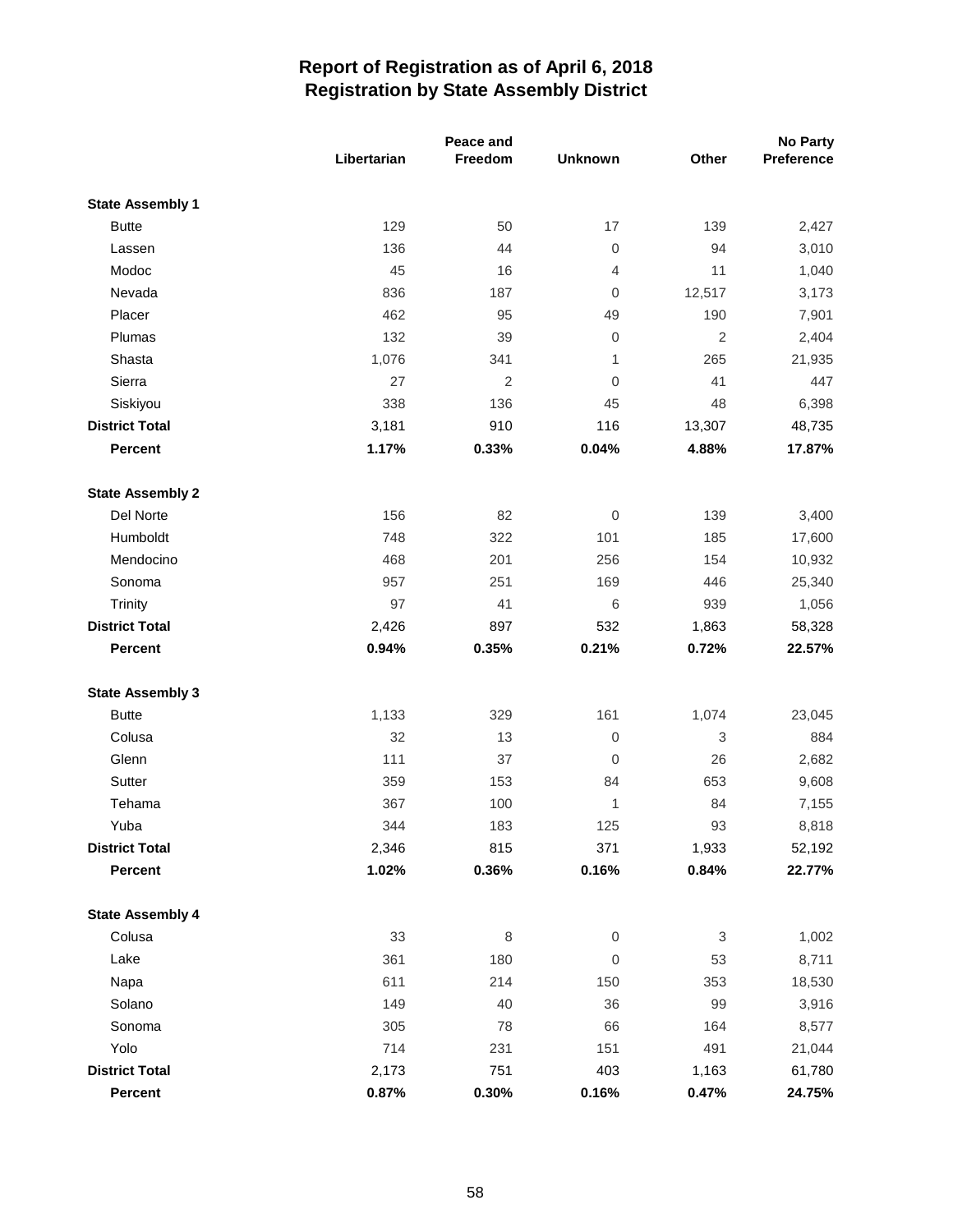|                          | <b>Total</b> |                   | American   |             |       |
|--------------------------|--------------|-------------------|------------|-------------|-------|
|                          | Registered   | <b>Democratic</b> | Republican | Independent | Green |
| <b>State Assembly 5</b>  |              |                   |            |             |       |
| Alpine                   | 734          | 288               | 215        | 28          | 6     |
| Amador                   | 21,504       | 6,367             | 9,732      | 912         | 109   |
| Calaveras                | 28,376       | 8,110             | 12,004     | 1,291       | 190   |
| El Dorado                | 73,649       | 22,559            | 28,936     | 3,199       | 563   |
| Madera                   | 53,921       | 17,472            | 21,833     | 1,733       | 170   |
| Mariposa                 | 10,438       | 2,992             | 4,605      | 435         | 90    |
| Mono                     | 6,360        | 2,213             | 2,030      | 262         | 46    |
| Placer                   | 13,531       | 4,122             | 5,669      | 409         | 84    |
| Tuolumne                 | 31,177       | 9,428             | 13,197     | 1,244       | 184   |
| <b>District Total</b>    | 239,690      | 73,551            | 98,221     | 9,513       | 1,442 |
| <b>Percent</b>           |              | 30.69%            | 40.98%     | 3.97%       | 0.60% |
| <b>State Assembly 6</b>  |              |                   |            |             |       |
| El Dorado                | 41,617       | 11,206            | 19,182     | 1,486       | 115   |
| Placer                   | 172,429      | 48,407            | 76,668     | 4,878       | 564   |
| Sacramento               | 79,677       | 24,527            | 32,406     | 2,852       | 322   |
| <b>District Total</b>    | 293,723      | 84,140            | 128,256    | 9,216       | 1,001 |
| <b>Percent</b>           |              | 28.65%            | 43.67%     | 3.14%       | 0.34% |
| <b>State Assembly 7</b>  |              |                   |            |             |       |
| Sacramento               | 202,879      | 99,100            | 40,559     | 6,021       | 1,317 |
| Yolo                     | 25,557       | 11,184            | 5,643      | 919         | 126   |
| <b>District Total</b>    | 228,436      | 110,284           | 46,202     | 6,940       | 1,443 |
| <b>Percent</b>           |              | 48.28%            | 20.23%     | 3.04%       | 0.63% |
| <b>State Assembly 8</b>  |              |                   |            |             |       |
| Sacramento               | 247,435      | 98,077            | 79,130     | 8,196       | 1,199 |
| <b>District Total</b>    | 247,435      | 98,077            | 79,130     | 8,196       | 1,199 |
| <b>Percent</b>           |              | 39.64%            | 31.98%     | 3.31%       | 0.48% |
| <b>State Assembly 9</b>  |              |                   |            |             |       |
| Sacramento               | 200,761      | 97,243            | 46,018     | 5,533       | 755   |
| San Joaquin              | 35,852       | 11,139            | 15,906     | 1,066       | 113   |
| <b>District Total</b>    | 236,613      | 108,382           | 61,924     | 6,599       | 868   |
| <b>Percent</b>           |              | 45.81%            | 26.17%     | 2.79%       | 0.37% |
| <b>State Assembly 10</b> |              |                   |            |             |       |
| Marin                    | 154,328      | 86,625            | 24,490     | 3,391       | 1,363 |
| Sonoma                   | 117,595      | 63,490            | 20,680     | 2,894       | 1,480 |
| <b>District Total</b>    | 271,923      | 150,115           | 45,170     | 6,285       | 2,843 |
| <b>Percent</b>           |              | 55.20%            | 16.61%     | 2.31%       | 1.05% |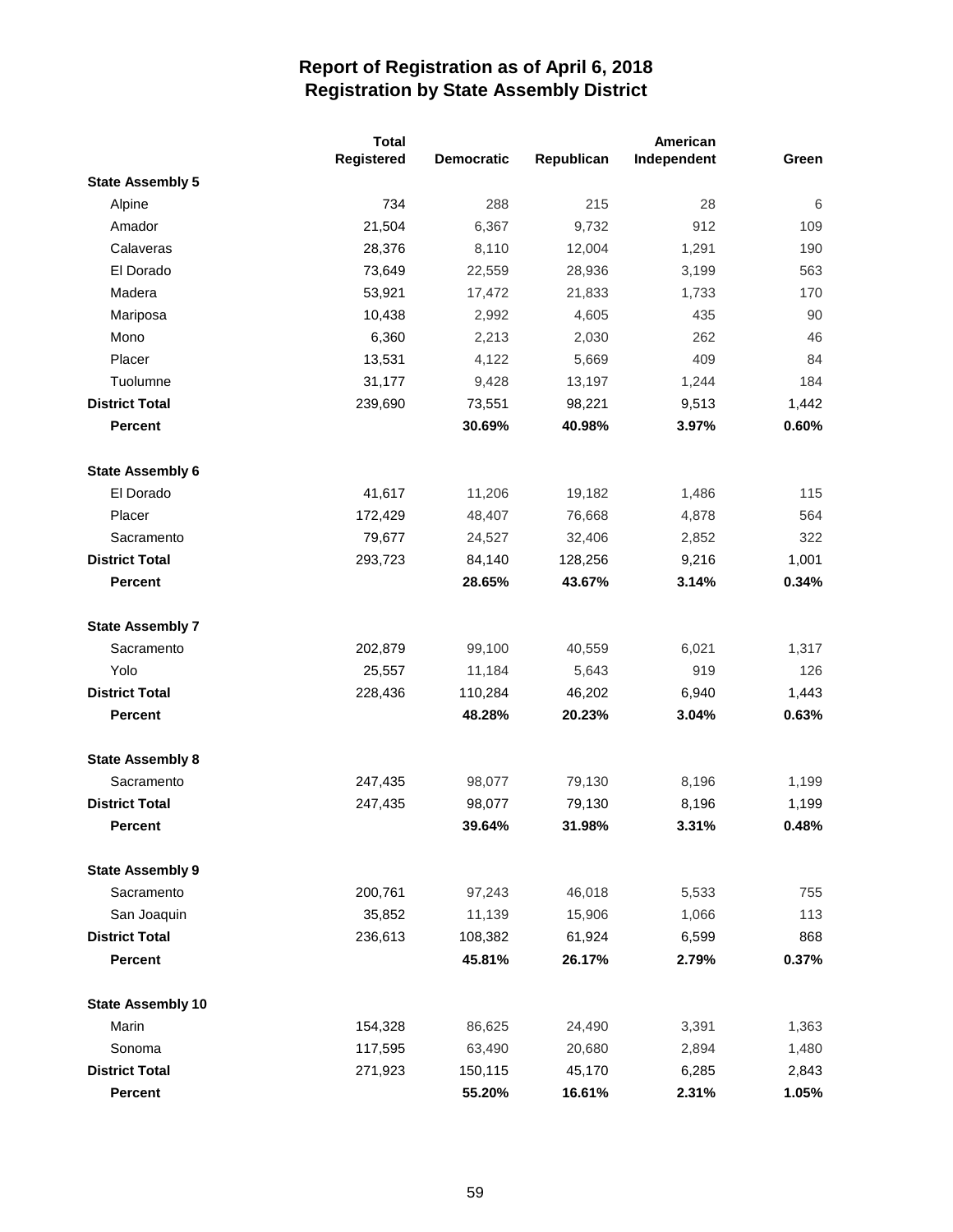|                          | Peace and   |                |                |                | <b>No Party</b> |
|--------------------------|-------------|----------------|----------------|----------------|-----------------|
|                          | Libertarian | Freedom        | <b>Unknown</b> | Other          | Preference      |
| <b>State Assembly 5</b>  |             |                |                |                |                 |
| Alpine                   | 6           | $\overline{2}$ | $\mathsf 0$    | $\,3$          | 186             |
| Amador                   | 277         | 63             | 5              | 45             | 3,994           |
| Calaveras                | 414         | 91             | 41             | 228            | 6,007           |
| El Dorado                | 996         | 248            | 3              | 619            | 16,526          |
| Madera                   | 395         | 203            | 123            | 216            | 11,776          |
| Mariposa                 | 115         | 30             | 2              | 136            | 2,033           |
| Mono                     | 51          | 30             | 1              | $\overline{7}$ | 1,720           |
| Placer                   | 217         | 37             | 10             | 57             | 2,926           |
| Tuolumne                 | 319         | 88             | 10             | 40             | 6,667           |
| <b>District Total</b>    | 2,790       | 792            | 195            | 1,351          | 51,835          |
| <b>Percent</b>           | 1.16%       | 0.33%          | 0.08%          | 0.56%          | 21.63%          |
| <b>State Assembly 6</b>  |             |                |                |                |                 |
| El Dorado                | 544         | 46             | 2              | 345            | 8,691           |
| Placer                   | 2,805       | 309            | 287            | 676            | 37,835          |
| Sacramento               | 921         | 180            | 54             | 161            | 18,254          |
| <b>District Total</b>    | 4,270       | 535            | 343            | 1,182          | 64,780          |
| <b>Percent</b>           | 1.45%       | 0.18%          | 0.12%          | 0.40%          | 22.05%          |
| <b>State Assembly 7</b>  |             |                |                |                |                 |
| Sacramento               | 1,799       | 1,588          | 318            | 417            | 51,760          |
| Yolo                     | 199         | 180            | 70             | 156            | 7,080           |
| <b>District Total</b>    | 1,998       | 1,768          | 388            | 573            | 58,840          |
| <b>Percent</b>           | 0.87%       | 0.77%          | 0.17%          | 0.25%          | 25.76%          |
| <b>State Assembly 8</b>  |             |                |                |                |                 |
| Sacramento               | 2,609       | 1,473          | 296            | 516            | 55,939          |
| <b>District Total</b>    | 2,609       | 1,473          | 296            | 516            | 55,939          |
| <b>Percent</b>           | 1.05%       | 0.60%          | 0.12%          | 0.21%          | 22.61%          |
| <b>State Assembly 9</b>  |             |                |                |                |                 |
| Sacramento               | 1,247       | 1,326          | 296            | 309            | 48,034          |
| San Joaquin              | 359         | 118            | 45             | 113            | 6,993           |
| <b>District Total</b>    | 1,606       | 1,444          | 341            | 422            | 55,027          |
| <b>Percent</b>           | 0.68%       | 0.61%          | 0.14%          | 0.18%          | 23.26%          |
| <b>State Assembly 10</b> |             |                |                |                |                 |
| Marin                    | 968         | 230            | 123            | 457            | 36,681          |
| Sonoma                   | 943         | 272            | 187            | 478            | 27,171          |
| <b>District Total</b>    | 1,911       | 502            | 310            | 935            | 63,852          |
| Percent                  | 0.70%       | 0.18%          | 0.11%          | 0.34%          | 23.48%          |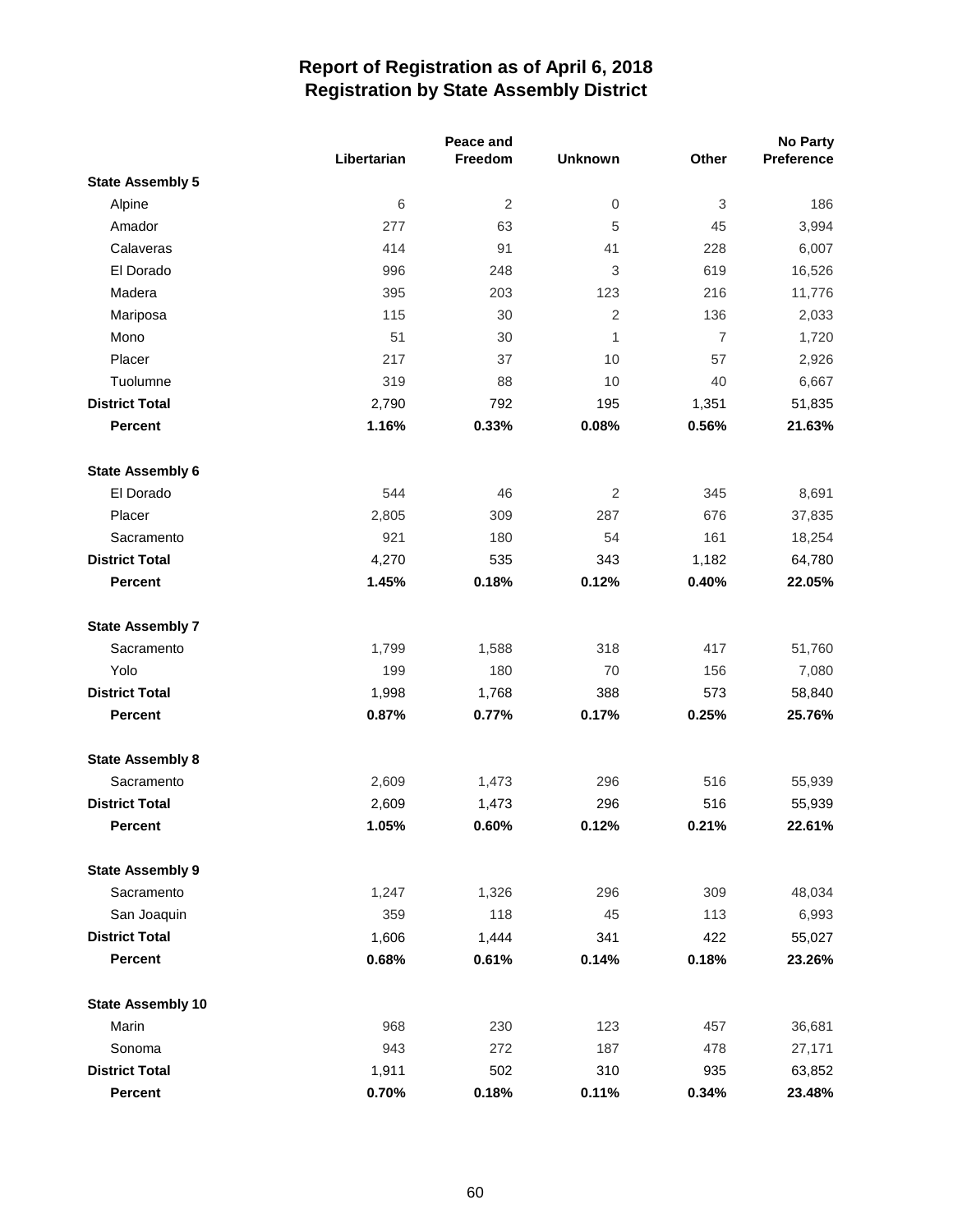|                          | <b>Total</b> |                   | American   |             |       |
|--------------------------|--------------|-------------------|------------|-------------|-------|
|                          | Registered   | <b>Democratic</b> | Republican | Independent | Green |
| <b>State Assembly 11</b> |              |                   |            |             |       |
| Contra Costa             | 121,396      | 59,522            | 27,658     | 3,900       | 368   |
| Sacramento               | 1,833        | 699               | 645        | 76          | 6     |
| Solano                   | 123,109      | 53,633            | 31,723     | 3,953       | 395   |
| <b>District Total</b>    | 246,338      | 113,854           | 60,026     | 7,929       | 769   |
| <b>Percent</b>           |              | 46.22%            | 24.37%     | 3.22%       | 0.31% |
| <b>State Assembly 12</b> |              |                   |            |             |       |
| San Joaquin              | 81,705       | 27,732            | 32,011     | 2,693       | 242   |
| Stanislaus               | 149,191      | 52,372            | 59,185     | 4,733       | 408   |
| <b>District Total</b>    | 230,896      | 80,104            | 91,196     | 7,426       | 650   |
| <b>Percent</b>           |              | 34.69%            | 39.50%     | 3.22%       | 0.28% |
| <b>State Assembly 13</b> |              |                   |            |             |       |
| San Joaquin              | 212,910      | 104,056           | 53,091     | 5,003       | 663   |
| <b>District Total</b>    | 212,910      | 104,056           | 53,091     | 5,003       | 663   |
| <b>Percent</b>           |              | 48.87%            | 24.94%     | 2.35%       | 0.31% |
| <b>State Assembly 14</b> |              |                   |            |             |       |
| Contra Costa             | 177,565      | 87,959            | 37,217     | 5,179       | 1,015 |
| Solano                   | 80,502       | 44,611            | 11,902     | 1,971       | 431   |
| <b>District Total</b>    | 258,067      | 132,570           | 49,119     | 7,150       | 1,446 |
| <b>Percent</b>           |              | 51.37%            | 19.03%     | 2.77%       | 0.56% |
| <b>State Assembly 15</b> |              |                   |            |             |       |
| Alameda                  | 165,565      | 112,601           | 7,770      | 2,293       | 2,700 |
| Contra Costa             | 122,117      | 77,662            | 9,921      | 2,184       | 1,000 |
| <b>District Total</b>    | 287,682      | 190,263           | 17,691     | 4,477       | 3,700 |
| <b>Percent</b>           |              | 66.14%            | 6.15%      | 1.56%       | 1.29% |
| <b>State Assembly 16</b> |              |                   |            |             |       |
| Alameda                  | 121,575      | 48,698            | 33,423     | 3,456       | 370   |
| Contra Costa             | 176,161      | 73,704            | 50,451     | 4,552       | 597   |
| <b>District Total</b>    | 297,736      | 122,402           | 83,874     | 8,008       | 967   |
| <b>Percent</b>           |              | 41.11%            | 28.17%     | 2.69%       | 0.32% |
| <b>State Assembly 17</b> |              |                   |            |             |       |
| San Francisco            | 274,941      | 165,864           | 14,927     | 4,587       | 2,659 |
| <b>District Total</b>    | 274,941      | 165,864           | 14,927     | 4,587       | 2,659 |
| Percent                  |              | 60.33%            | 5.43%      | 1.67%       | 0.97% |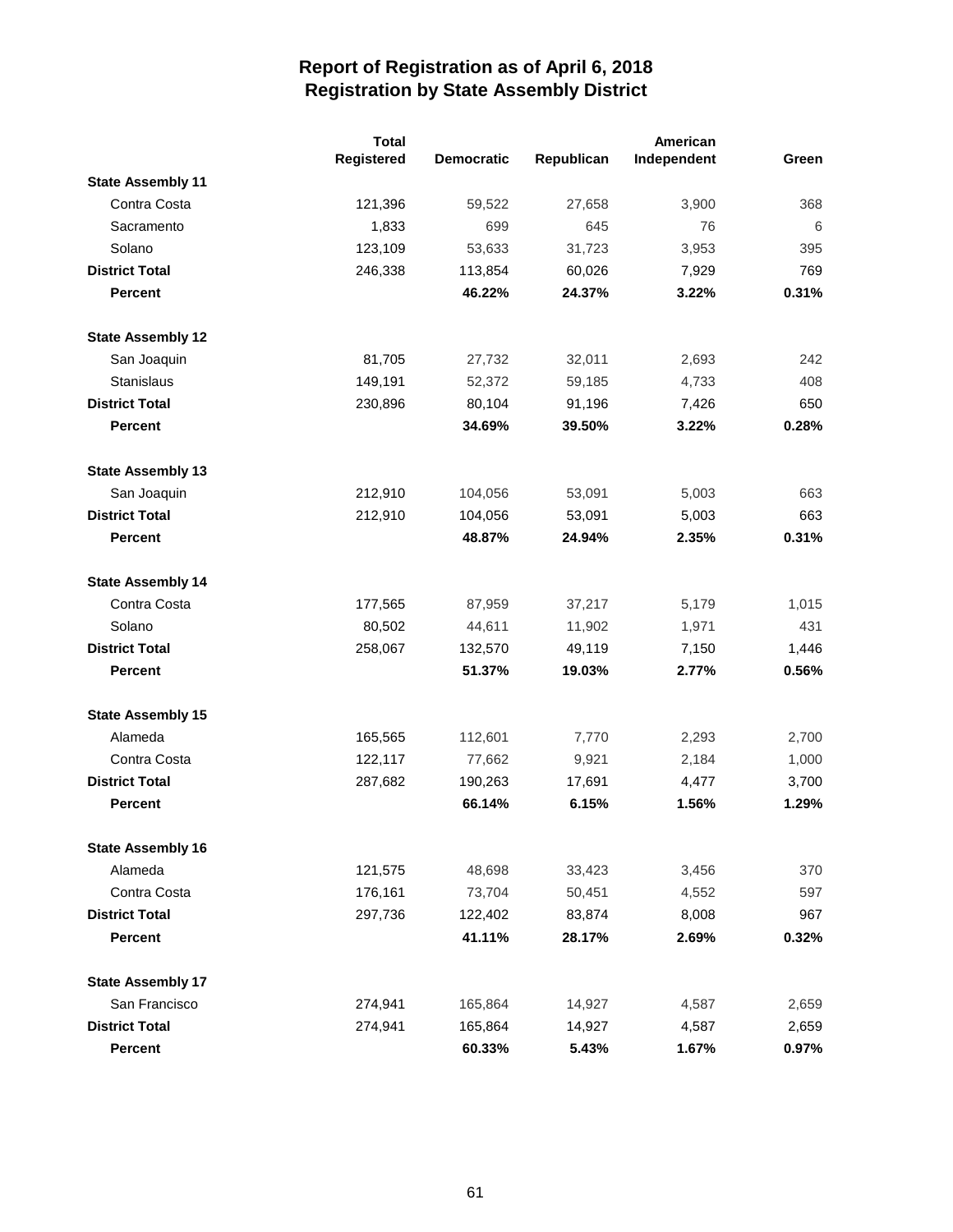|                          | Peace and   |                  |                | <b>No Party</b> |                   |
|--------------------------|-------------|------------------|----------------|-----------------|-------------------|
|                          | Libertarian | Freedom          | <b>Unknown</b> | <b>Other</b>    | <b>Preference</b> |
| <b>State Assembly 11</b> |             |                  |                |                 |                   |
| Contra Costa             | 788         | 351              | 122            | 172             | 28,515            |
| Sacramento               | 18          | $\boldsymbol{9}$ | $\overline{4}$ | $\sqrt{3}$      | 373               |
| Solano                   | 1,027       | 364              | 237            | 745             | 31,032            |
| <b>District Total</b>    | 1,833       | 724              | 363            | 920             | 59,920            |
| <b>Percent</b>           | 0.74%       | 0.29%            | 0.15%          | 0.37%           | 24.32%            |
| <b>State Assembly 12</b> |             |                  |                |                 |                   |
| San Joaquin              | 645         | 234              | 117            | 286             | 17,745            |
| Stanislaus               | 1,158       | 414              | 305            | 1,459           | 29,157            |
| <b>District Total</b>    | 1,803       | 648              | 422            | 1,745           | 46,902            |
| <b>Percent</b>           | 0.78%       | 0.28%            | 0.18%          | 0.76%           | 20.31%            |
| <b>State Assembly 13</b> |             |                  |                |                 |                   |
| San Joaquin              | 1,192       | 923              | 318            | 652             | 47,012            |
| <b>District Total</b>    | 1,192       | 923              | 318            | 652             | 47,012            |
| <b>Percent</b>           | 0.56%       | 0.43%            | 0.15%          | 0.31%           | 22.08%            |
| <b>State Assembly 14</b> |             |                  |                |                 |                   |
| Contra Costa             | 1,402       | 538              | 140            | 353             | 43,762            |
| Solano                   | 481         | 272              | 226            | 406             | 20,202            |
| <b>District Total</b>    | 1,883       | 810              | 366            | 759             | 63,964            |
| <b>Percent</b>           | 0.73%       | 0.31%            | 0.14%          | 0.29%           | 24.79%            |
| <b>State Assembly 15</b> |             |                  |                |                 |                   |
| Alameda                  | 806         | 449              | 166            | 1,091           | 37,689            |
| Contra Costa             | 539         | 498              | 169            | 215             | 29,929            |
| <b>District Total</b>    | 1,345       | 947              | 335            | 1,306           | 67,618            |
| <b>Percent</b>           | 0.47%       | 0.33%            | 0.12%          | 0.45%           | 23.50%            |
| <b>State Assembly 16</b> |             |                  |                |                 |                   |
| Alameda                  | 992         | 188              | 116            | 928             | 33,404            |
| Contra Costa             | 1,198       | 149              | 142            | 270             | 45,098            |
| <b>District Total</b>    | 2,190       | 337              | 258            | 1,198           | 78,502            |
| <b>Percent</b>           | 0.74%       | 0.11%            | 0.09%          | 0.40%           | 26.37%            |
| <b>State Assembly 17</b> |             |                  |                |                 |                   |
| San Francisco            | 1,643       | 864              | 467            | 692             | 83,238            |
| <b>District Total</b>    | 1,643       | 864              | 467            | 692             | 83,238            |
| Percent                  | 0.60%       | 0.31%            | 0.17%          | 0.25%           | 30.27%            |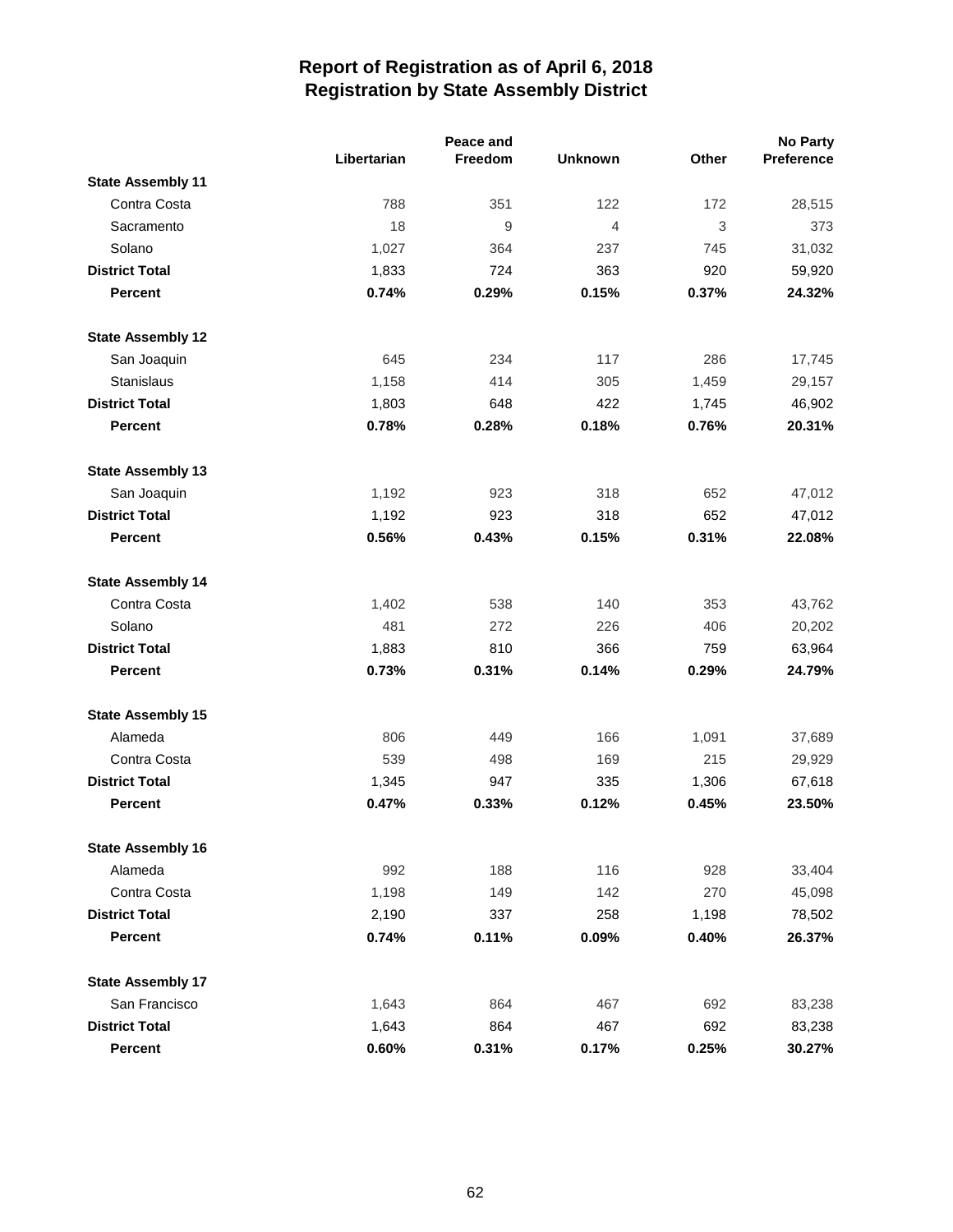|                          | <b>Total</b> |                   |            | American    |       |
|--------------------------|--------------|-------------------|------------|-------------|-------|
|                          | Registered   | <b>Democratic</b> | Republican | Independent | Green |
| <b>State Assembly 18</b> |              |                   |            |             |       |
| Alameda                  | 262,432      | 166,732           | 17,380     | 4,674       | 2,514 |
| <b>District Total</b>    | 262,432      | 166,732           | 17,380     | 4,674       | 2,514 |
| <b>Percent</b>           |              | 63.53%            | 6.62%      | 1.78%       | 0.96% |
| <b>State Assembly 19</b> |              |                   |            |             |       |
| San Francisco            | 199,132      | 108,150           | 18,794     | 3,790       | 1,502 |
| San Mateo                | 58,397       | 31,769            | 6,185      | 985         | 235   |
| <b>District Total</b>    | 257,529      | 139,919           | 24,979     | 4,775       | 1,737 |
| <b>Percent</b>           |              | 54.33%            | 9.70%      | 1.85%       | 0.67% |
| <b>State Assembly 20</b> |              |                   |            |             |       |
| Alameda                  | 226,518      | 122,627           | 30,748     | 4,770       | 1,025 |
| <b>District Total</b>    | 226,518      | 122,627           | 30,748     | 4,770       | 1,025 |
| <b>Percent</b>           |              | 54.14%            | 13.57%     | 2.11%       | 0.45% |
| <b>State Assembly 21</b> |              |                   |            |             |       |
| Merced                   | 90,515       | 40,167            | 26,357     | 2,904       | 323   |
| Stanislaus               | 84,385       | 37,752            | 26,690     | 2,246       | 260   |
| <b>District Total</b>    | 174,900      | 77,919            | 53,047     | 5,150       | 583   |
| <b>Percent</b>           |              | 44.55%            | 30.33%     | 2.94%       | 0.33% |
| <b>State Assembly 22</b> |              |                   |            |             |       |
| San Mateo                | 258,886      | 131,421           | 44,552     | 5,791       | 1,320 |
| <b>District Total</b>    | 258,886      | 131,421           | 44,552     | 5,791       | 1,320 |
| <b>Percent</b>           |              | 50.76%            | 17.21%     | 2.24%       | 0.51% |
| <b>State Assembly 23</b> |              |                   |            |             |       |
| Fresno                   | 264,176      | 89,427            | 106,679    | 8,205       | 890   |
| Tulare                   | 3,307        | 937               | 1,622      | 108         | 11    |
| <b>District Total</b>    | 267,483      | 90,364            | 108,301    | 8,313       | 901   |
| <b>Percent</b>           |              | 33.78%            | 40.49%     | 3.11%       | 0.34% |
| <b>State Assembly 24</b> |              |                   |            |             |       |
| San Mateo                | 67,043       | 34,222            | 12,175     | 1,405       | 430   |
| Santa Clara              | 164,293      | 79,876            | 26,532     | 2,605       | 724   |
| <b>District Total</b>    | 231,336      | 114,098           | 38,707     | 4,010       | 1,154 |
| <b>Percent</b>           |              | 49.32%            | 16.73%     | 1.73%       | 0.50% |
| <b>State Assembly 25</b> |              |                   |            |             |       |
| Alameda                  | 70,674       | 33,481            | 10,010     | 1,397       | 237   |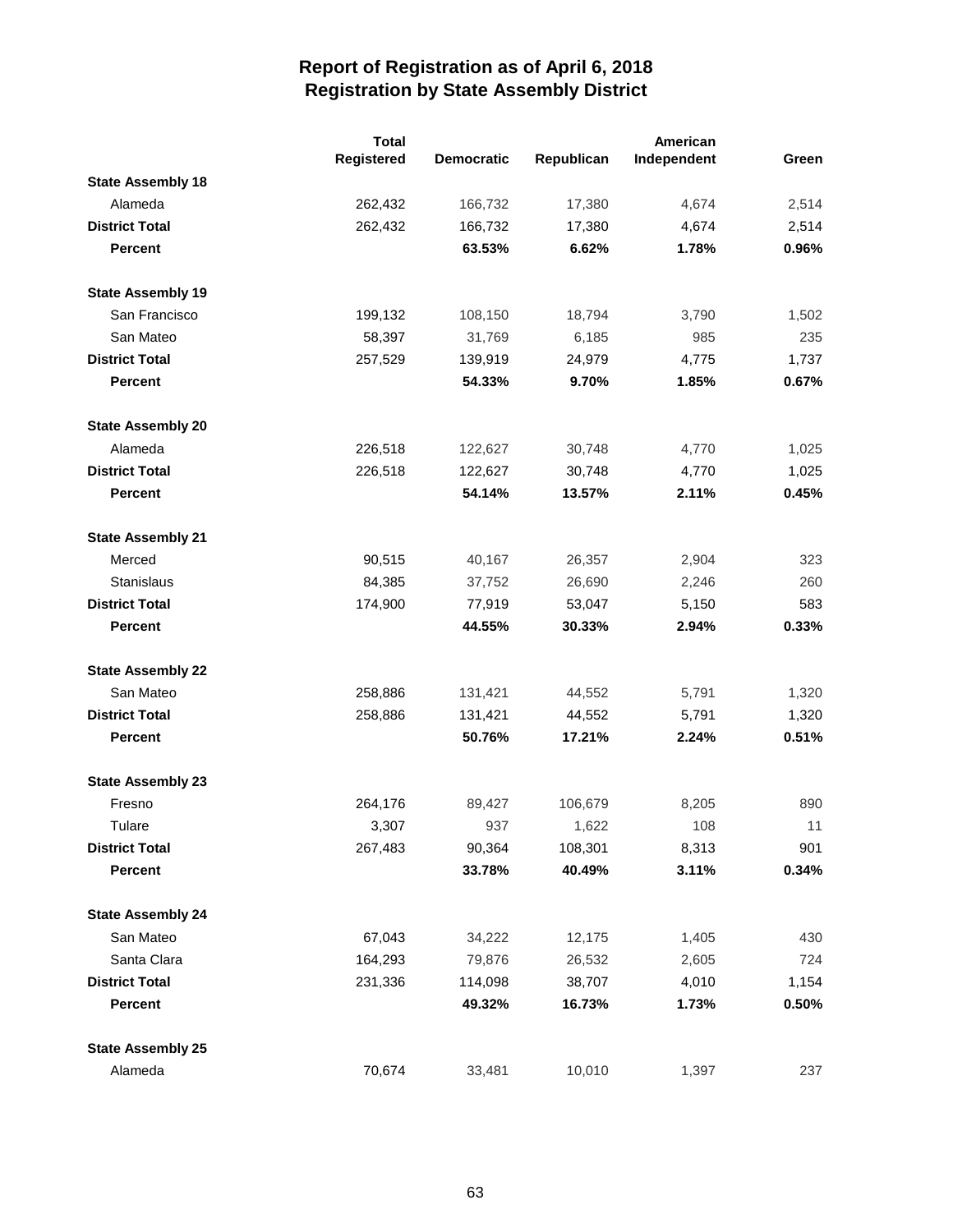|                          |             | Peace and |                |       | <b>No Party</b> |
|--------------------------|-------------|-----------|----------------|-------|-----------------|
|                          | Libertarian | Freedom   | <b>Unknown</b> | Other | Preference      |
| <b>State Assembly 18</b> |             |           |                |       |                 |
| Alameda                  | 1,142       | 1,047     | 372            | 2,068 | 66,503          |
| <b>District Total</b>    | 1,142       | 1,047     | 372            | 2,068 | 66,503          |
| <b>Percent</b>           | 0.44%       | 0.40%     | 0.14%          | 0.79% | 25.34%          |
| <b>State Assembly 19</b> |             |           |                |       |                 |
| San Francisco            | 1,213       | 425       | 265            | 401   | 64,592          |
| San Mateo                | 231         | 195       | 81             | 124   | 18,592          |
| <b>District Total</b>    | 1,444       | 620       | 346            | 525   | 83,184          |
| <b>Percent</b>           | 0.56%       | 0.24%     | 0.13%          | 0.20% | 32.30%          |
| <b>State Assembly 20</b> |             |           |                |       |                 |
| Alameda                  | 1,211       | 725       | 226            | 1,604 | 63,582          |
| <b>District Total</b>    | 1,211       | 725       | 226            | 1,604 | 63,582          |
| <b>Percent</b>           | 0.53%       | 0.32%     | 0.10%          | 0.71% | 28.07%          |
| <b>State Assembly 21</b> |             |           |                |       |                 |
| Merced                   | 640         | 225       | 1              | 88    | 19,810          |
| Stanislaus               | 561         | 361       | 144            | 788   | 15,583          |
| <b>District Total</b>    | 1,201       | 586       | 145            | 876   | 35,393          |
| <b>Percent</b>           | 0.69%       | 0.34%     | 0.08%          | 0.50% | 20.24%          |
| <b>State Assembly 22</b> |             |           |                |       |                 |
| San Mateo                | 1,558       | 505       | 305            | 571   | 72,863          |
| <b>District Total</b>    | 1,558       | 505       | 305            | 571   | 72,863          |
| <b>Percent</b>           | 0.60%       | 0.20%     | 0.12%          | 0.22% | 28.14%          |
| <b>State Assembly 23</b> |             |           |                |       |                 |
| Fresno                   | 1,999       | 743       | $\overline{c}$ | 2,854 | 53,377          |
| Tulare                   | 33          | 12        | 3              | 11    | 570             |
| <b>District Total</b>    | 2,032       | 755       | 5              | 2,865 | 53,947          |
| Percent                  | 0.76%       | 0.28%     | $0.00\%$       | 1.07% | 20.17%          |
| <b>State Assembly 24</b> |             |           |                |       |                 |
| San Mateo                | 503         | 182       | 74             | 139   | 17,913          |
| Santa Clara              | 1,083       | 206       | $\mathbf{1}$   | 285   | 52,981          |
| <b>District Total</b>    | 1,586       | 388       | 75             | 424   | 70,894          |
| <b>Percent</b>           | 0.69%       | 0.17%     | 0.03%          | 0.18% | 30.65%          |
| <b>State Assembly 25</b> |             |           |                |       |                 |
| Alameda                  | 333         | 154       | 88             | 523   | 24,451          |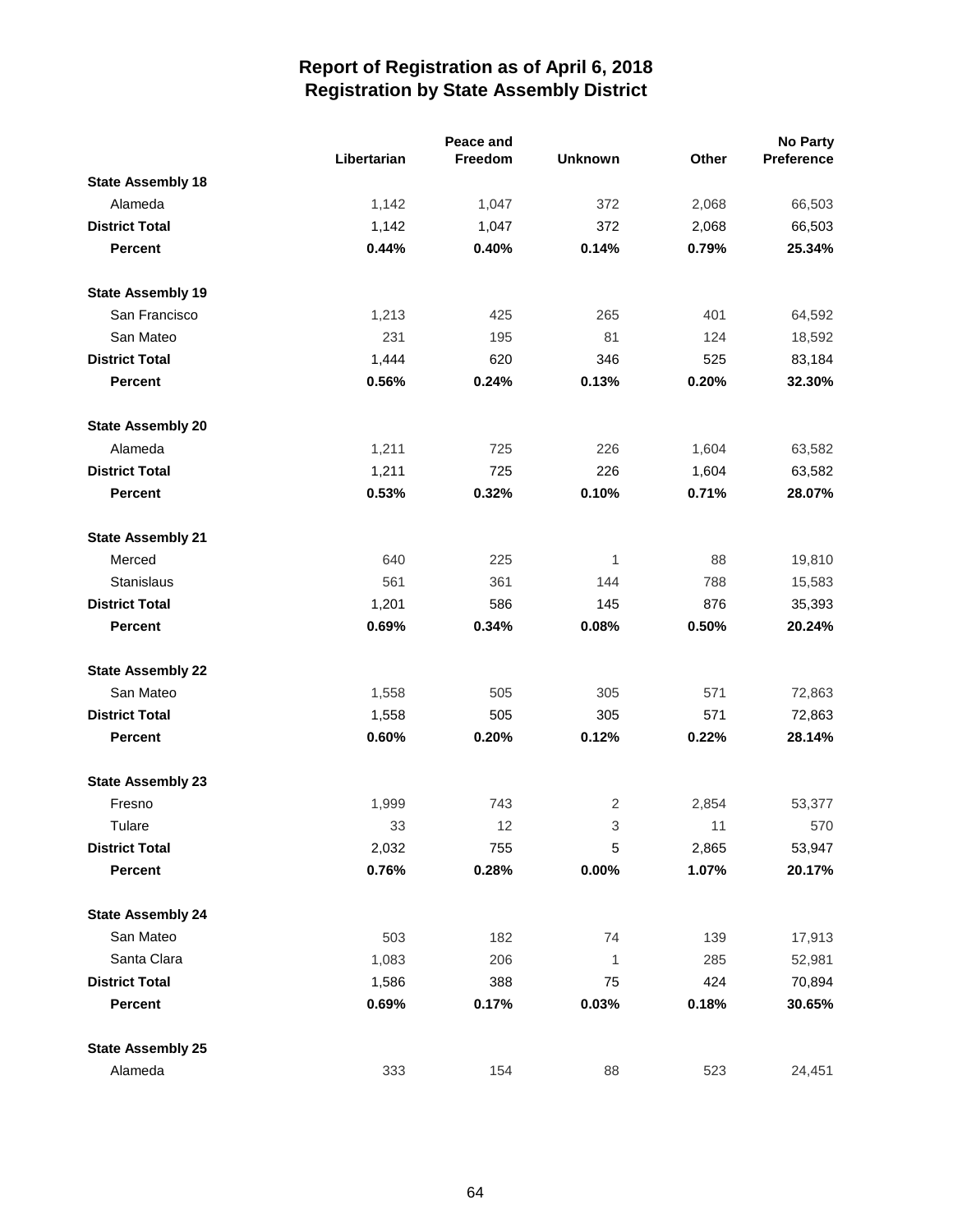|                          | <b>Total</b> |                   | American   |             |       |
|--------------------------|--------------|-------------------|------------|-------------|-------|
|                          | Registered   | <b>Democratic</b> | Republican | Independent | Green |
| Santa Clara              | 132,451      | 60,532            | 21,707     | 2,762       | 448   |
| <b>District Total</b>    | 203,125      | 94,013            | 31,717     | 4,159       | 685   |
| <b>Percent</b>           |              | 46.28%            | 15.61%     | 2.05%       | 0.34% |
| <b>State Assembly 26</b> |              |                   |            |             |       |
| Inyo                     | 9,674        | 2,981             | 3,977      | 410         | 54    |
| Kern                     | 8,326        | 1,988             | 3,999      | 495         | 38    |
| Tulare                   | 156,905      | 50,523            | 64,932     | 5,055       | 448   |
| <b>District Total</b>    | 174,905      | 55,492            | 72,908     | 5,960       | 540   |
| <b>Percent</b>           |              | 31.73%            | 41.68%     | 3.41%       | 0.31% |
| <b>State Assembly 27</b> |              |                   |            |             |       |
| Santa Clara              | 187,853      | 94,089            | 27,913     | 3,772       | 792   |
| <b>District Total</b>    | 187,853      | 94,089            | 27,913     | 3,772       | 792   |
| <b>Percent</b>           |              | 50.09%            | 14.86%     | 2.01%       | 0.42% |
| <b>State Assembly 28</b> |              |                   |            |             |       |
| Santa Clara              | 245,821      | 109,914           | 52,297     | 5,357       | 1,026 |
| <b>District Total</b>    | 245,821      | 109,914           | 52,297     | 5,357       | 1,026 |
| <b>Percent</b>           |              | 44.71%            | 21.27%     | 2.18%       | 0.42% |
| <b>State Assembly 29</b> |              |                   |            |             |       |
| Monterey                 | 93,611       | 43,853            | 22,876     | 2,717       | 643   |
| Santa Clara              | 50,473       | 22,511            | 11,564     | 1,285       | 220   |
| Santa Cruz               | 126,438      | 70,258            | 19,620     | 2,898       | 1,573 |
| <b>District Total</b>    | 270,522      | 136,622           | 54,060     | 6,900       | 2,436 |
| <b>Percent</b>           |              | 50.50%            | 19.98%     | 2.55%       | 0.90% |
| <b>State Assembly 30</b> |              |                   |            |             |       |
| Monterey                 | 85,609       | 46,243            | 16,263     | 1,676       | 302   |
| San Benito               | 28,386       | 13,349            | 7,757      | 792         | 114   |
| Santa Clara              | 54,458       | 23,983            | 14,501     | 1,644       | 219   |
| Santa Cruz               | 23,688       | 14,247            | 2,776      | 391         | 132   |
| <b>District Total</b>    | 192,141      | 97,822            | 41,297     | 4,503       | 767   |
| <b>Percent</b>           |              | 50.91%            | 21.49%     | 2.34%       | 0.40% |
| <b>State Assembly 31</b> |              |                   |            |             |       |
| Fresno                   | 175,816      | 82,212            | 45,391     | 4,141       | 538   |
| <b>District Total</b>    | 175,816      | 82,212            | 45,391     | 4,141       | 538   |
| Percent                  |              | 46.76%            | 25.82%     | 2.36%       | 0.31% |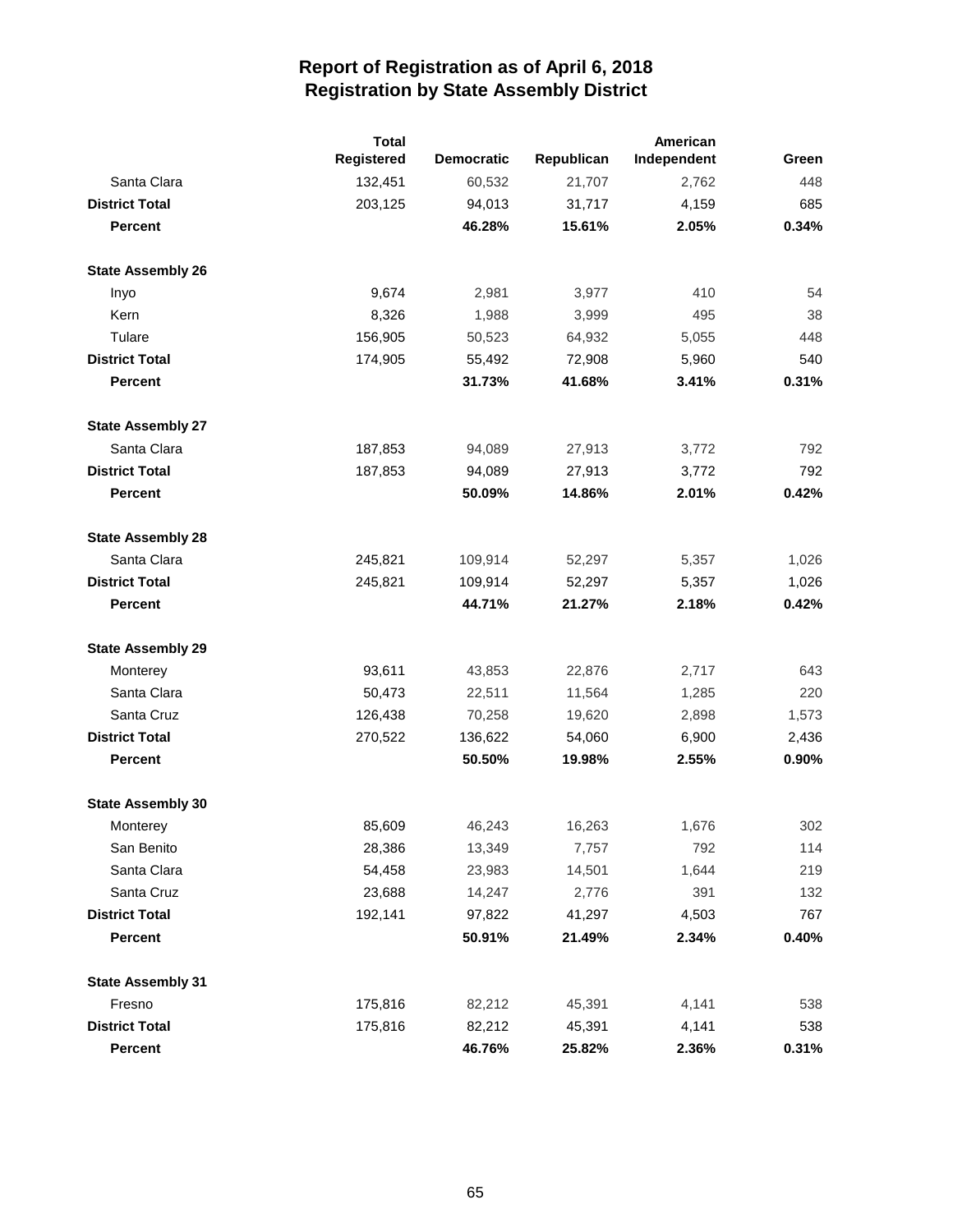|                          |             | Peace and |                |       | <b>No Party</b> |  |  |
|--------------------------|-------------|-----------|----------------|-------|-----------------|--|--|
|                          | Libertarian | Freedom   | <b>Unknown</b> | Other | Preference      |  |  |
| Santa Clara              | 825         | 365       | 0              | 238   | 45,574          |  |  |
| <b>District Total</b>    | 1,158       | 519       | 88             | 761   | 70,025          |  |  |
| <b>Percent</b>           | 0.57%       | 0.26%     | 0.04%          | 0.37% | 34.47%          |  |  |
| <b>State Assembly 26</b> |             |           |                |       |                 |  |  |
| Inyo                     | 93          | 28        | 1              | 51    | 2,079           |  |  |
| Kern                     | 81          | 41        | 24             | 15    | 1,645           |  |  |
| Tulare                   | 1,167       | 398       | 295            | 233   | 33,854          |  |  |
| <b>District Total</b>    | 1,341       | 467       | 320            | 299   | 37,578          |  |  |
| <b>Percent</b>           | 0.77%       | 0.27%     | 0.18%          | 0.17% | 21.48%          |  |  |
| <b>State Assembly 27</b> |             |           |                |       |                 |  |  |
| Santa Clara              | 1,097       | 831       | 4              | 312   | 59,043          |  |  |
| <b>District Total</b>    | 1,097       | 831       | 4              | 312   | 59,043          |  |  |
| <b>Percent</b>           | 0.58%       | 0.44%     | 0.00%          | 0.17% | 31.43%          |  |  |
| <b>State Assembly 28</b> |             |           |                |       |                 |  |  |
| Santa Clara              | 1,812       | 444       | 1              | 434   | 74,536          |  |  |
| <b>District Total</b>    | 1,812       | 444       | 1              | 434   | 74,536          |  |  |
| <b>Percent</b>           | 0.74%       | 0.18%     | 0.00%          | 0.18% | 30.32%          |  |  |
| <b>State Assembly 29</b> |             |           |                |       |                 |  |  |
| Monterey                 | 743         | 244       | 150            | 107   | 22,278          |  |  |
| Santa Clara              | 422         | 111       | 1              | 72    | 14,287          |  |  |
| Santa Cruz               | 1,222       | 348       | 0              | 797   | 29,722          |  |  |
| <b>District Total</b>    | 2,387       | 703       | 151            | 976   | 66,287          |  |  |
| <b>Percent</b>           | 0.88%       | 0.26%     | 0.06%          | 0.36% | 24.50%          |  |  |
| <b>State Assembly 30</b> |             |           |                |       |                 |  |  |
| Monterey                 | 417         | 370       | 198            | 80    | 20,060          |  |  |
| San Benito               | 191         | 85        | 1              | 37    | 6,060           |  |  |
| Santa Clara              | 411         | 169       | 0              | 101   | 13,430          |  |  |
| Santa Cruz               | 116         | 128       | 0              | 80    | 5,818           |  |  |
| <b>District Total</b>    | 1,135       | 752       | 199            | 298   | 45,368          |  |  |
| Percent                  | 0.59%       | 0.39%     | 0.10%          | 0.16% | 23.61%          |  |  |
| <b>State Assembly 31</b> |             |           |                |       |                 |  |  |
| Fresno                   | 913         | 771       | 1              | 1,610 | 40,239          |  |  |
| <b>District Total</b>    | 913         | 771       | 1              | 1,610 | 40,239          |  |  |
| <b>Percent</b>           | 0.52%       | 0.44%     | 0.00%          | 0.92% | 22.89%          |  |  |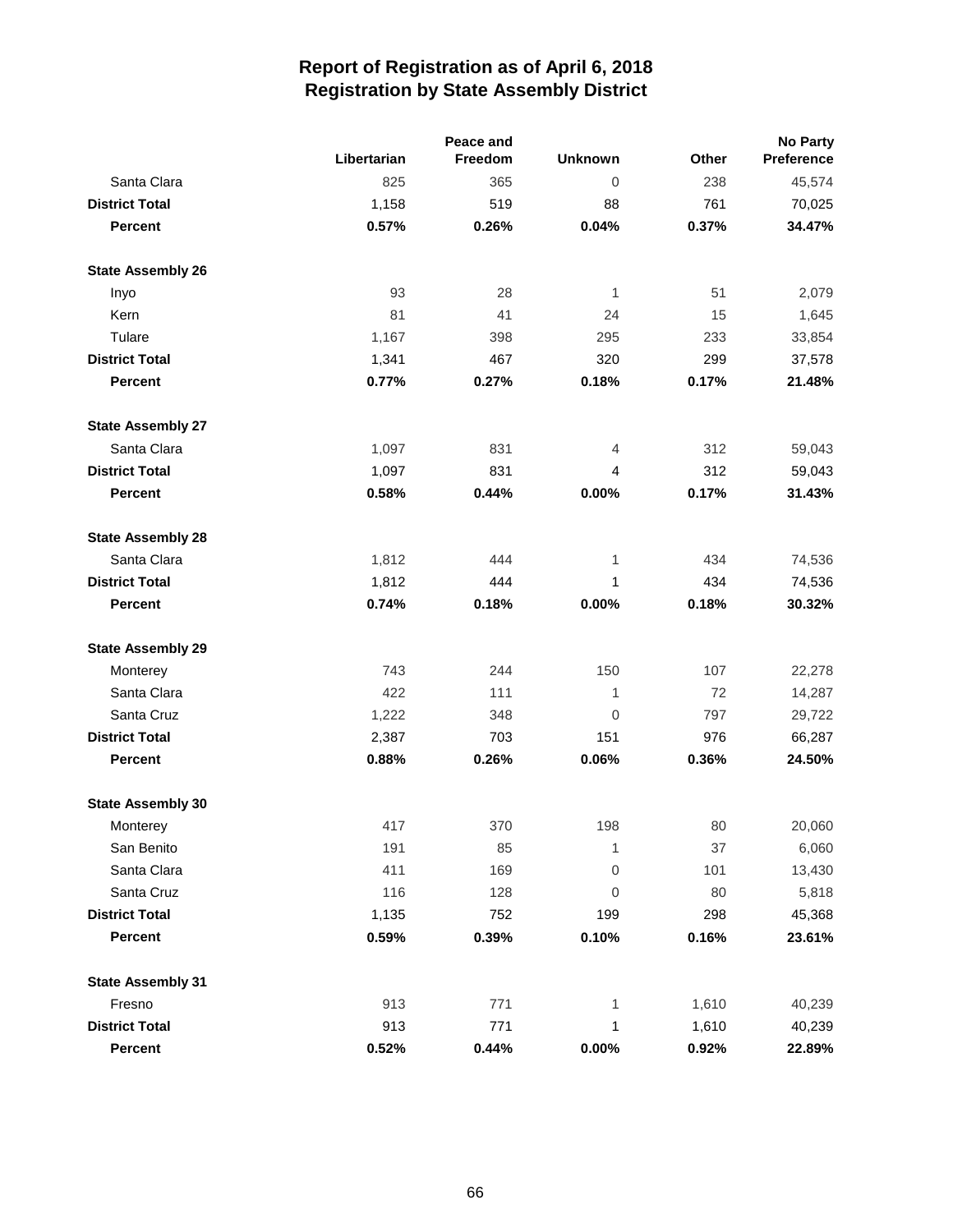|                          | <b>Total</b> |                   |             | American    |                  |
|--------------------------|--------------|-------------------|-------------|-------------|------------------|
|                          | Registered   | <b>Democratic</b> | Republican  | Independent | Green            |
| <b>State Assembly 32</b> |              |                   |             |             |                  |
| Kern                     | 93,798       | 52,650            | 15,744      | 2,092       | 176              |
| Kings                    | 50,947       | 17,094            | 21,688      | 1,383       | 100              |
| <b>District Total</b>    | 144,745      | 69,744            | 37,432      | 3,475       | 276              |
| <b>Percent</b>           |              | 48.18%            | 25.86%      | 2.40%       | 0.19%            |
| <b>State Assembly 33</b> |              |                   |             |             |                  |
| San Bernardino           | 205,859      | 69,860            | 74,402      | 10,193      | 701              |
| <b>District Total</b>    | 205,859      | 69,860            | 74,402      | 10,193      | 701              |
| <b>Percent</b>           |              | 33.94%            | 36.14%      | 4.95%       | 0.34%            |
| <b>State Assembly 34</b> |              |                   |             |             |                  |
| Kern                     | 242,874      | 67,349            | 106,321     | 9,052       | 705              |
| <b>District Total</b>    | 242,874      | 67,349            | 106,321     | 9,052       | 705              |
| <b>Percent</b>           |              | 27.73%            | 43.78%      | 3.73%       | 0.29%            |
| <b>State Assembly 35</b> |              |                   |             |             |                  |
| San Luis Obispo          | 164,583      | 57,605            | 60,426      | 5,173       | 1,083            |
| Santa Barbara            | 76,151       | 28,099            | 26,689      | 2,286       | 207              |
| <b>District Total</b>    | 240,734      | 85,704            | 87,115      | 7,459       | 1,290            |
| <b>Percent</b>           |              | 35.60%            | 36.19%      | 3.10%       | 0.54%            |
| <b>State Assembly 36</b> |              |                   |             |             |                  |
| Kern                     | 17,304       | 5,126             | 6,585       | 876         | 48               |
| Los Angeles              | 196,747      | 82,731            | 60,668      | 6,389       | 584              |
| San Bernardino           | 9,235        | 2,272             | 4,383       | 512         | 31               |
| <b>District Total</b>    | 223,286      | 90,129            | 71,636      | 7,777       | 663              |
| <b>Percent</b>           |              | 40.36%            | 32.08%      | 3.48%       | 0.30%            |
| <b>State Assembly 37</b> |              |                   |             |             |                  |
| San Luis Obispo          | $\pmb{0}$    | $\boldsymbol{0}$  | $\mathbf 0$ | 0           | $\boldsymbol{0}$ |
| Santa Barbara            | 126,634      | 59,370            | 29,416      | 3,079       | 916              |
| Ventura                  | 129,676      | 57,498            | 35,184      | 3,218       | 805              |
| <b>District Total</b>    | 256,310      | 116,868           | 64,600      | 6,297       | 1,721            |
| Percent                  |              | 45.60%            | 25.20%      | 2.46%       | 0.67%            |
| <b>State Assembly 38</b> |              |                   |             |             |                  |
| Los Angeles              | 207,911      | 76,167            | 70,788      | 5,847       | 762              |
| Ventura                  | 70,364       | 21,926            | 28,665      | 1,798       | 228              |
| <b>District Total</b>    | 278,275      | 98,093            | 99,453      | 7,645       | 990              |
| Percent                  |              | 35.25%            | 35.74%      | 2.75%       | 0.36%            |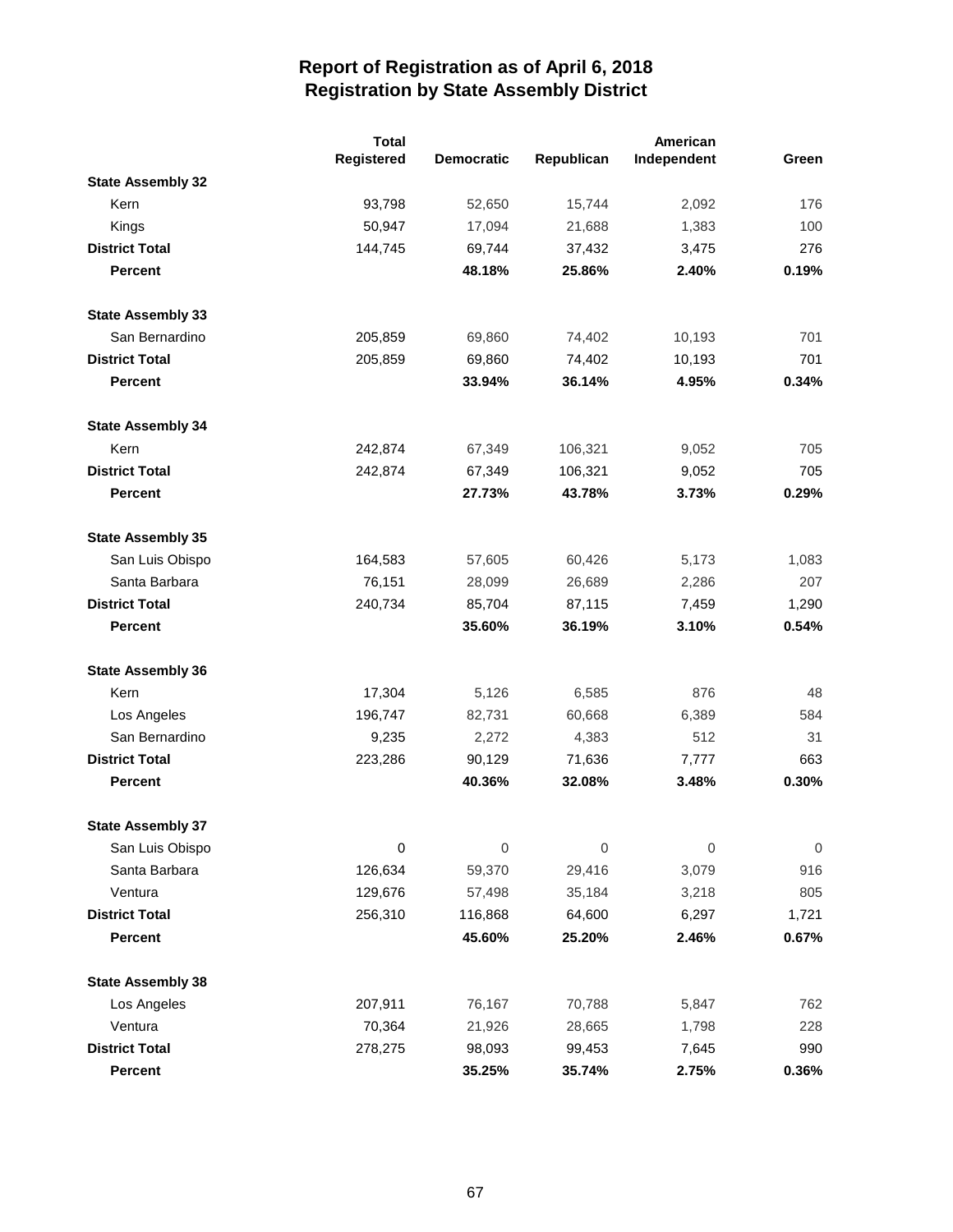|                          |             | Peace and           |                |             | <b>No Party</b>  |
|--------------------------|-------------|---------------------|----------------|-------------|------------------|
|                          | Libertarian | Freedom             | <b>Unknown</b> | Other       | Preference       |
| <b>State Assembly 32</b> |             |                     |                |             |                  |
| Kern                     | 456         | 500                 | 288            | 87          | 21,805           |
| Kings                    | 401         | 152                 | 110            | 131         | 9,888            |
| <b>District Total</b>    | 857         | 652                 | 398            | 218         | 31,693           |
| <b>Percent</b>           | 0.59%       | 0.45%               | 0.27%          | 0.15%       | 21.90%           |
| <b>State Assembly 33</b> |             |                     |                |             |                  |
| San Bernardino           | 1,851       | 952                 | 365            | 1,294       | 46,241           |
| <b>District Total</b>    | 1,851       | 952                 | 365            | 1,294       | 46,241           |
| <b>Percent</b>           | 0.90%       | 0.46%               | 0.18%          | 0.63%       | 22.46%           |
| <b>State Assembly 34</b> |             |                     |                |             |                  |
| Kern                     | 2,258       | 758                 | 452            | 277         | 55,702           |
| <b>District Total</b>    | 2,258       | 758                 | 452            | 277         | 55,702           |
| <b>Percent</b>           | 0.93%       | 0.31%               | 0.19%          | 0.11%       | 22.93%           |
| <b>State Assembly 35</b> |             |                     |                |             |                  |
| San Luis Obispo          | 1,642       | 357                 | 231            | 1,728       | 36,338           |
| Santa Barbara            | 485         | 241                 | 166            | 440         | 17,538           |
| <b>District Total</b>    | 2,127       | 598                 | 397            | 2,168       | 53,876           |
| <b>Percent</b>           | 0.88%       | 0.25%               | 0.16%          | 0.90%       | 22.38%           |
| <b>State Assembly 36</b> |             |                     |                |             |                  |
| Kern                     | 182         | 72                  | 31             | 19          | 4,365            |
| Los Angeles              | 1,334       | 796                 | 442            | 1,600       | 42,203           |
| San Bernardino           | 109         | 17                  | 12             | 58          | 1,841            |
| <b>District Total</b>    | 1,625       | 885                 | 485            | 1,677       | 48,409           |
| <b>Percent</b>           | 0.73%       | 0.40%               | 0.22%          | 0.75%       | 21.68%           |
| <b>State Assembly 37</b> |             |                     |                |             |                  |
| San Luis Obispo          | $\mathbf 0$ | $\mathsf{O}\xspace$ | $\mathbf 0$    | $\mathbf 0$ | $\boldsymbol{0}$ |
| Santa Barbara            | 1,049       | 250                 | 260            | 907         | 31,387           |
| Ventura                  | 1,007       | 380                 | 1              | 1,767       | 29,816           |
| <b>District Total</b>    | 2,056       | 630                 | 261            | 2,674       | 61,203           |
| Percent                  | 0.80%       | 0.25%               | 0.10%          | 1.04%       | 23.88%           |
| <b>State Assembly 38</b> |             |                     |                |             |                  |
| Los Angeles              | 1,517       | 512                 | 305            | 2,140       | 49,873           |
| Ventura                  | 628         | 148                 | $\mathbf 0$    | 897         | 16,074           |
| <b>District Total</b>    | 2,145       | 660                 | 305            | 3,037       | 65,947           |
| Percent                  | 0.77%       | 0.24%               | 0.11%          | 1.09%       | 23.70%           |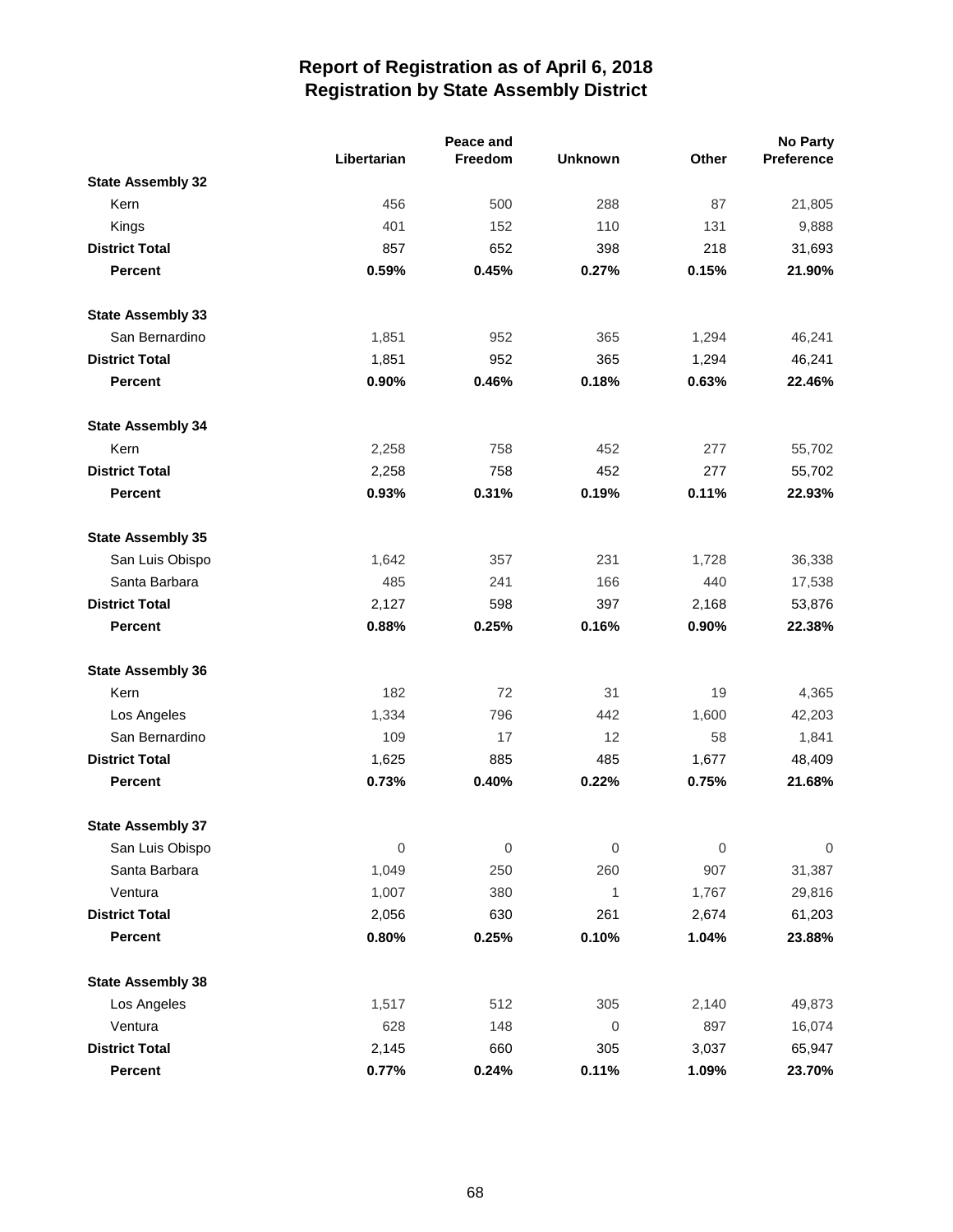|                          | <b>Total</b> |                   |            |             |       |
|--------------------------|--------------|-------------------|------------|-------------|-------|
|                          | Registered   | <b>Democratic</b> | Republican | Independent | Green |
| <b>State Assembly 39</b> |              |                   |            |             |       |
| Los Angeles              | 225,692      | 118,528           | 33,112     | 4,880       | 1,156 |
| <b>District Total</b>    | 225,692      | 118,528           | 33,112     | 4,880       | 1,156 |
| <b>Percent</b>           |              | 52.52%            | 14.67%     | 2.16%       | 0.51% |
| <b>State Assembly 40</b> |              |                   |            |             |       |
| San Bernardino           | 222,989      | 89,435            | 73,151     | 6,978       | 728   |
| <b>District Total</b>    | 222,989      | 89,435            | 73,151     | 6,978       | 728   |
| <b>Percent</b>           |              | 40.11%            | 32.80%     | 3.13%       | 0.33% |
| <b>State Assembly 41</b> |              |                   |            |             |       |
| Los Angeles              | 224,033      | 105,306           | 55,928     | 4,983       | 1,161 |
| San Bernardino           | 54,363       | 18,312            | 21,757     | 1,658       | 217   |
| <b>District Total</b>    | 278,396      | 123,618           | 77,685     | 6,641       | 1,378 |
| <b>Percent</b>           |              | 44.40%            | 27.90%     | 2.39%       | 0.49% |
| <b>State Assembly 42</b> |              |                   |            |             |       |
| Riverside                | 165,821      | 62,447            | 60,061     | 5,780       | 478   |
| San Bernardino           | 58,875       | 16,556            | 24,889     | 2,767       | 308   |
| <b>District Total</b>    | 224,696      | 79,003            | 84,950     | 8,547       | 786   |
| <b>Percent</b>           |              | 35.16%            | 37.81%     | 3.80%       | 0.35% |
| <b>State Assembly 43</b> |              |                   |            |             |       |
| Los Angeles              | 277,766      | 129,819           | 55,712     | 5,983       | 1,414 |
| <b>District Total</b>    | 277,766      | 129,819           | 55,712     | 5,983       | 1,414 |
| <b>Percent</b>           |              | 46.74%            | 20.06%     | 2.15%       | 0.51% |
| <b>State Assembly 44</b> |              |                   |            |             |       |
| Los Angeles              | 5,969        | 2,053             | 2,247      | 161         | 15    |
| Ventura                  | 227,417      | 95,794            | 69,470     | 5,146       | 736   |
| <b>District Total</b>    | 233,386      | 97,847            | 71,717     | 5,307       | 751   |
| <b>Percent</b>           |              | 41.92%            | 30.73%     | 2.27%       | 0.32% |
| <b>State Assembly 45</b> |              |                   |            |             |       |
| Los Angeles              | 264,714      | 128,951           | 57,948     | 6,110       | 1,164 |
| Ventura                  | 1,272        | 469               | 426        | 31          | 2     |
| <b>District Total</b>    | 265,986      | 129,420           | 58,374     | 6,141       | 1,166 |
| Percent                  |              | 48.66%            | 21.95%     | 2.31%       | 0.44% |
| <b>State Assembly 46</b> |              |                   |            |             |       |
| Los Angeles              | 242,419      | 128,873           | 34,967     | 5,484       | 1,159 |
| <b>District Total</b>    | 242,419      | 128,873           | 34,967     | 5,484       | 1,159 |
| Percent                  |              | 53.16%            | 14.42%     | 2.26%       | 0.48% |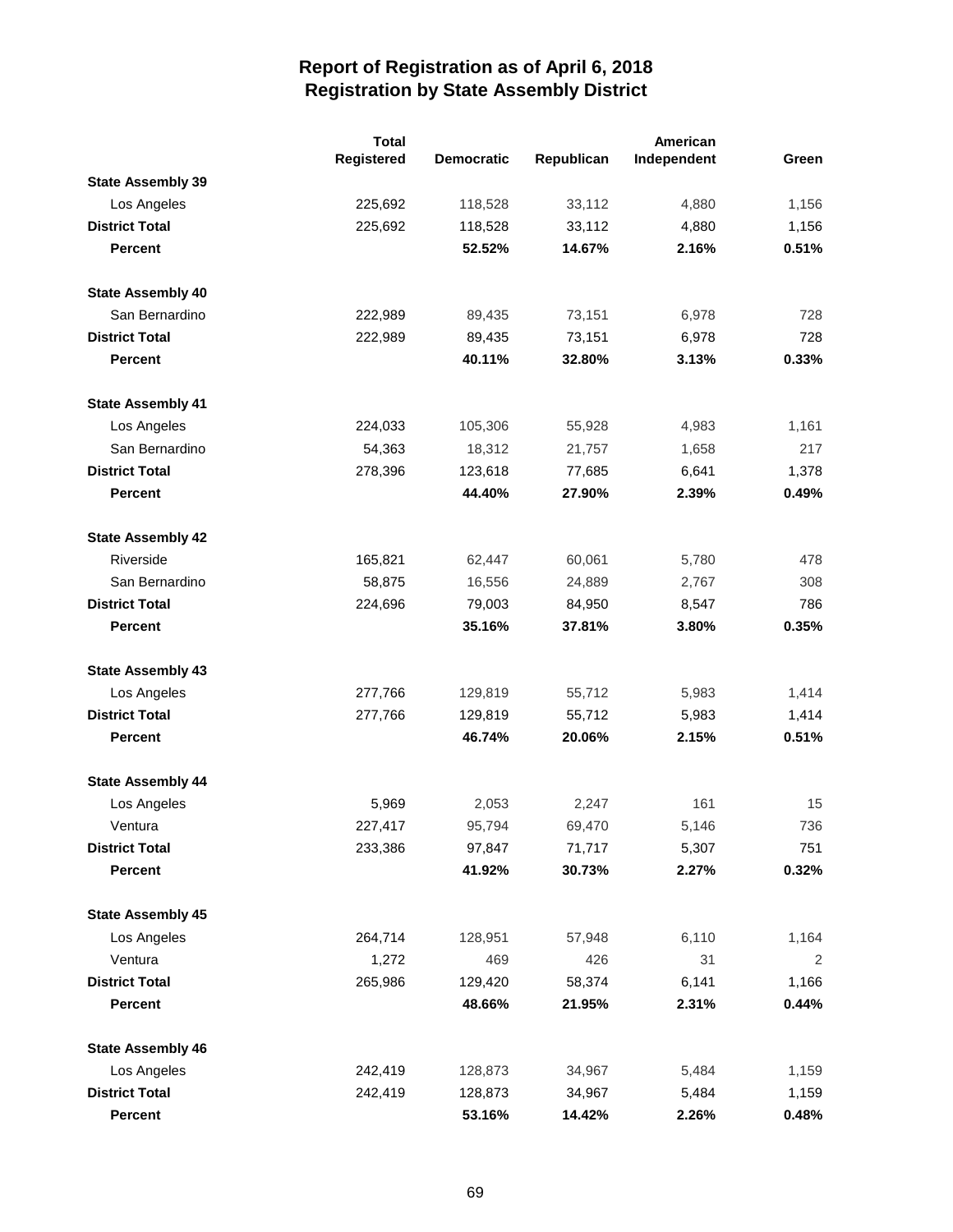|                          |             | Peace and |                |       | <b>No Party</b> |
|--------------------------|-------------|-----------|----------------|-------|-----------------|
|                          | Libertarian | Freedom   | <b>Unknown</b> | Other | Preference      |
| <b>State Assembly 39</b> |             |           |                |       |                 |
| Los Angeles              | 1,391       | 1,341     | 465            | 2,162 | 62,657          |
| <b>District Total</b>    | 1,391       | 1,341     | 465            | 2,162 | 62,657          |
| <b>Percent</b>           | 0.62%       | 0.59%     | 0.21%          | 0.96% | 27.76%          |
| <b>State Assembly 40</b> |             |           |                |       |                 |
| San Bernardino           | 1,535       | 831       | 442            | 1,237 | 48,652          |
| <b>District Total</b>    | 1,535       | 831       | 442            | 1,237 | 48,652          |
| <b>Percent</b>           | 0.69%       | 0.37%     | 0.20%          | 0.55% | 21.82%          |
| <b>State Assembly 41</b> |             |           |                |       |                 |
| Los Angeles              | 1,498       | 836       | 440            | 2,018 | 51,863          |
| San Bernardino           | 417         | 171       | 75             | 254   | 11,502          |
| <b>District Total</b>    | 1,915       | 1,007     | 515            | 2,272 | 63,365          |
| <b>Percent</b>           | 0.69%       | 0.36%     | 0.18%          | 0.82% | 22.76%          |
| <b>State Assembly 42</b> |             |           |                |       |                 |
| Riverside                | 1,184       | 525       | 391            | 935   | 34,020          |
| San Bernardino           | 632         | 201       | 106            | 384   | 13,032          |
| <b>District Total</b>    | 1,816       | 726       | 497            | 1,319 | 47,052          |
| <b>Percent</b>           | 0.81%       | 0.32%     | 0.22%          | 0.59% | 20.94%          |
| <b>State Assembly 43</b> |             |           |                |       |                 |
| Los Angeles              | 1,803       | 1,068     | 520            | 2,646 | 78,801          |
| <b>District Total</b>    | 1,803       | 1,068     | 520            | 2,646 | 78,801          |
| <b>Percent</b>           | 0.65%       | 0.38%     | 0.19%          | 0.95% | 28.37%          |
| <b>State Assembly 44</b> |             |           |                |       |                 |
| Los Angeles              | 41          | 8         | 5              | 84    | 1,355           |
| Ventura                  | 1,717       | 552       | 4              | 2,744 | 51,254          |
| <b>District Total</b>    | 1,758       | 560       | 9              | 2,828 | 52,609          |
| Percent                  | 0.75%       | 0.24%     | 0.00%          | 1.21% | 22.54%          |
| <b>State Assembly 45</b> |             |           |                |       |                 |
| Los Angeles              | 1,663       | 1,039     | 464            | 2,458 | 64,917          |
| Ventura                  | 11          | 2         | $\mathbf 0$    | 16    | 315             |
| <b>District Total</b>    | 1,674       | 1,041     | 464            | 2,474 | 65,232          |
| Percent                  | 0.63%       | 0.39%     | 0.17%          | 0.93% | 24.52%          |
| <b>State Assembly 46</b> |             |           |                |       |                 |
| Los Angeles              | 1,702       | 1,052     | 483            | 2,361 | 66,338          |
| <b>District Total</b>    | 1,702       | 1,052     | 483            | 2,361 | 66,338          |
| Percent                  | 0.70%       | 0.43%     | 0.20%          | 0.97% | 27.37%          |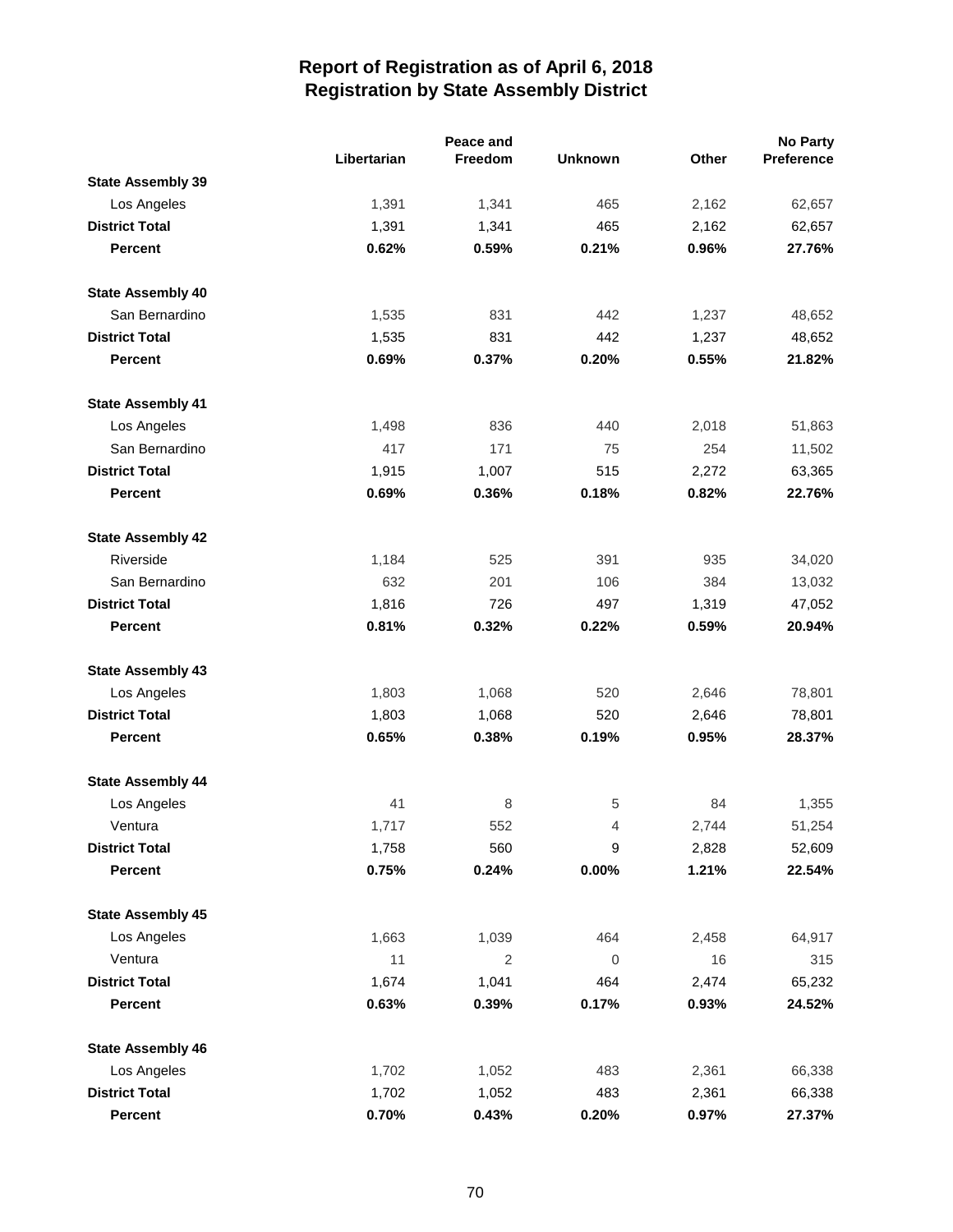|                          | <b>Total</b> |                   |            | American    |       |
|--------------------------|--------------|-------------------|------------|-------------|-------|
|                          | Registered   | <b>Democratic</b> | Republican | Independent | Green |
| <b>State Assembly 47</b> |              |                   |            |             |       |
| San Bernardino           | 187,128      | 93,115            | 36,474     | 5,085       | 553   |
| <b>District Total</b>    | 187,128      | 93,115            | 36,474     | 5,085       | 553   |
| <b>Percent</b>           |              | 49.76%            | 19.49%     | 2.72%       | 0.30% |
| <b>State Assembly 48</b> |              |                   |            |             |       |
| Los Angeles              | 214,942      | 101,345           | 48,163     | 5,032       | 735   |
| <b>District Total</b>    | 214,942      | 101,345           | 48,163     | 5,032       | 735   |
| <b>Percent</b>           |              | 47.15%            | 22.41%     | 2.34%       | 0.34% |
| <b>State Assembly 49</b> |              |                   |            |             |       |
| Los Angeles              | 203,934      | 85,986            | 39,779     | 3,673       | 722   |
| <b>District Total</b>    | 203,934      | 85,986            | 39,779     | 3,673       | 722   |
| <b>Percent</b>           |              | 42.16%            | 19.51%     | 1.80%       | 0.35% |
| <b>State Assembly 50</b> |              |                   |            |             |       |
| Los Angeles              | 324,173      | 169,888           | 51,561     | 7,340       | 1,770 |
| <b>District Total</b>    | 324,173      | 169,888           | 51,561     | 7,340       | 1,770 |
| <b>Percent</b>           |              | 52.41%            | 15.91%     | 2.26%       | 0.55% |
| <b>State Assembly 51</b> |              |                   |            |             |       |
| Los Angeles              | 221,008      | 133,033           | 19,502     | 3,725       | 1,364 |
| <b>District Total</b>    | 221,008      | 133,033           | 19,502     | 3,725       | 1,364 |
| <b>Percent</b>           |              | 60.19%            | 8.82%      | 1.69%       | 0.62% |
| <b>State Assembly 52</b> |              |                   |            |             |       |
| Los Angeles              | 61,659       | 31,353            | 9,758      | 1,413       | 254   |
| San Bernardino           | 123,211      | 57,138            | 30,045     | 3,381       | 371   |
| <b>District Total</b>    | 184,870      | 88,491            | 39,803     | 4,794       | 625   |
| <b>Percent</b>           |              | 47.87%            | 21.53%     | 2.59%       | 0.34% |
| <b>State Assembly 53</b> |              |                   |            |             |       |
| Los Angeles              | 180,103      | 104,155           | 14,946     | 3,269       | 1,006 |
| <b>District Total</b>    | 180,103      | 104,155           | 14,946     | 3,269       | 1,006 |
| <b>Percent</b>           |              | 57.83%            | 8.30%      | 1.82%       | 0.56% |
| <b>State Assembly 54</b> |              |                   |            |             |       |
| Los Angeles              | 291,511      | 181,464           | 26,221     | 5,549       | 1,394 |
| <b>District Total</b>    | 291,511      | 181,464           | 26,221     | 5,549       | 1,394 |
| <b>Percent</b>           |              | 62.25%            | 8.99%      | 1.90%       | 0.48% |
| <b>State Assembly 55</b> |              |                   |            |             |       |
| Los Angeles              | 82,099       | 30,448            | 20,584     | 1,594       | 264   |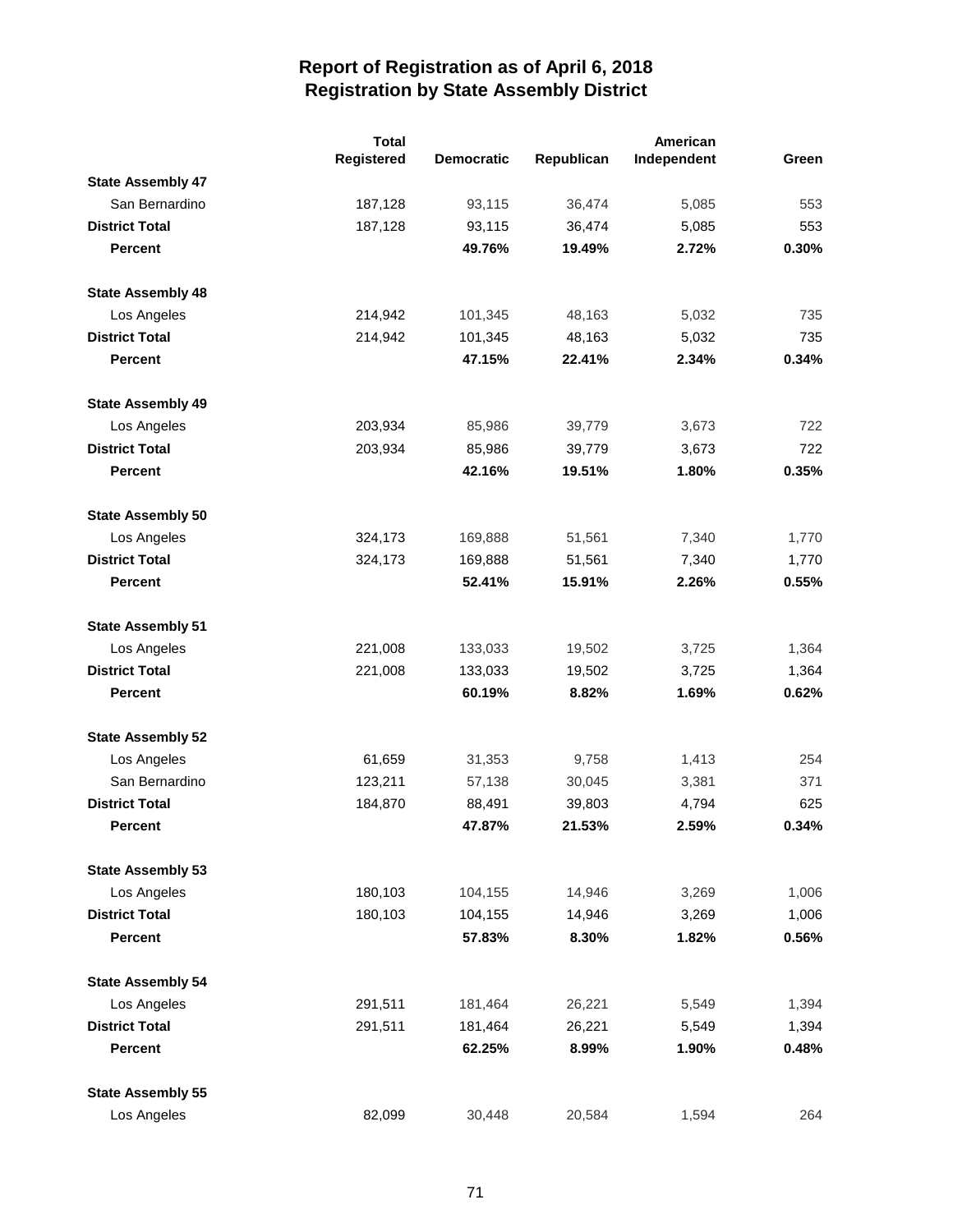|                          |             | Peace and |                |       | <b>No Party</b> |
|--------------------------|-------------|-----------|----------------|-------|-----------------|
|                          | Libertarian | Freedom   | <b>Unknown</b> | Other | Preference      |
| <b>State Assembly 47</b> |             |           |                |       |                 |
| San Bernardino           | 1,073       | 1,233     | 442            | 917   | 48,236          |
| <b>District Total</b>    | 1,073       | 1,233     | 442            | 917   | 48,236          |
| <b>Percent</b>           | 0.57%       | 0.66%     | 0.24%          | 0.49% | 25.78%          |
| <b>State Assembly 48</b> |             |           |                |       |                 |
| Los Angeles              | 1,229       | 1,744     | 433            | 1,571 | 54,690          |
| <b>District Total</b>    | 1,229       | 1,744     | 433            | 1,571 | 54,690          |
| <b>Percent</b>           | 0.57%       | 0.81%     | 0.20%          | 0.73% | 25.44%          |
| <b>State Assembly 49</b> |             |           |                |       |                 |
| Los Angeles              | 887         | 1,205     | 715            | 1,360 | 69,607          |
| <b>District Total</b>    | 887         | 1,205     | 715            | 1,360 | 69,607          |
| <b>Percent</b>           | 0.43%       | 0.59%     | 0.35%          | 0.67% | 34.13%          |
| <b>State Assembly 50</b> |             |           |                |       |                 |
| Los Angeles              | 2,317       | 805       | 489            | 3,572 | 86,431          |
| <b>District Total</b>    | 2,317       | 805       | 489            | 3,572 | 86,431          |
| <b>Percent</b>           | 0.71%       | 0.25%     | 0.15%          | 1.10% | 26.66%          |
| <b>State Assembly 51</b> |             |           |                |       |                 |
| Los Angeles              | 1,161       | 1,813     | 660            | 1,536 | 58,214          |
| <b>District Total</b>    | 1,161       | 1,813     | 660            | 1,536 | 58,214          |
| <b>Percent</b>           | 0.53%       | 0.82%     | 0.30%          | 0.69% | 26.34%          |
| <b>State Assembly 52</b> |             |           |                |       |                 |
| Los Angeles              | 387         | 1,090     | 170            | 499   | 16,735          |
| San Bernardino           | 824         | 658       | 250            | 536   | 30,008          |
| <b>District Total</b>    | 1,211       | 1,748     | 420            | 1,035 | 46,743          |
| <b>Percent</b>           | 0.66%       | 0.95%     | 0.23%          | 0.56% | 25.28%          |
| <b>State Assembly 53</b> |             |           |                |       |                 |
| Los Angeles              | 938         | 1,401     | 765            | 1,246 | 52,377          |
| <b>District Total</b>    | 938         | 1,401     | 765            | 1,246 | 52,377          |
| <b>Percent</b>           | 0.52%       | 0.78%     | 0.42%          | 0.69% | 29.08%          |
| <b>State Assembly 54</b> |             |           |                |       |                 |
| Los Angeles              | 1,581       | 1,192     | 629            | 2,675 | 70,806          |
| <b>District Total</b>    | 1,581       | 1,192     | 629            | 2,675 | 70,806          |
| <b>Percent</b>           | 0.54%       | 0.41%     | 0.22%          | 0.92% | 24.29%          |
| <b>State Assembly 55</b> |             |           |                |       |                 |
| Los Angeles              | 343         | 418       | 168            | 609   | 27,671          |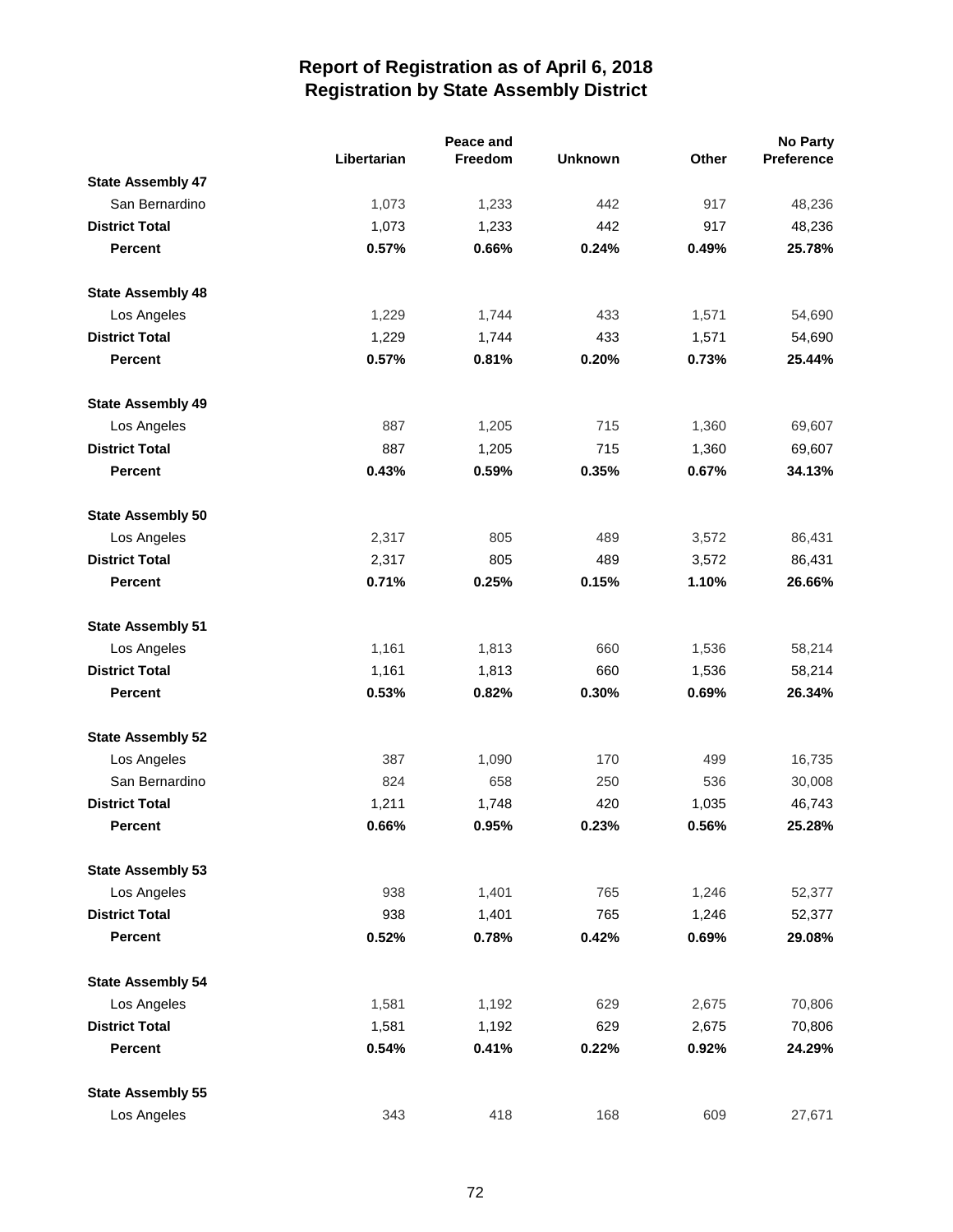|                          | <b>Total</b> |                   | American   |             |       |
|--------------------------|--------------|-------------------|------------|-------------|-------|
|                          | Registered   | <b>Democratic</b> | Republican | Independent | Green |
| Orange                   | 115,724      | 34,195            | 51,083     | 2,974       | 317   |
| San Bernardino           | 37,579       | 12,565            | 13,685     | 1,010       | 73    |
| <b>District Total</b>    | 235,402      | 77,208            | 85,352     | 5,578       | 654   |
| <b>Percent</b>           |              | 32.80%            | 36.26%     | 2.37%       | 0.28% |
| <b>State Assembly 56</b> |              |                   |            |             |       |
| Imperial                 | 68,340       | 33,708            | 12,950     | 1,564       | 166   |
| Riverside                | 102,989      | 48,251            | 29,172     | 2,685       | 302   |
| <b>District Total</b>    | 171,329      | 81,959            | 42,122     | 4,249       | 468   |
| <b>Percent</b>           |              | 47.84%            | 24.59%     | 2.48%       | 0.27% |
| <b>State Assembly 57</b> |              |                   |            |             |       |
| Los Angeles              | 232,286      | 112,430           | 52,930     | 5,290       | 778   |
| <b>District Total</b>    | 232,286      | 112,430           | 52,930     | 5,290       | 778   |
| <b>Percent</b>           |              | 48.40%            | 22.79%     | 2.28%       | 0.33% |
| <b>State Assembly 58</b> |              |                   |            |             |       |
| Los Angeles              | 229,283      | 121,334           | 39,824     | 4,557       | 760   |
| <b>District Total</b>    | 229,283      | 121,334           | 39,824     | 4,557       | 760   |
| <b>Percent</b>           |              | 52.92%            | 17.37%     | 1.99%       | 0.33% |
| <b>State Assembly 59</b> |              |                   |            |             |       |
| Los Angeles              | 194,151      | 127,536           | 9,589      | 3,396       | 689   |
| <b>District Total</b>    | 194,151      | 127,536           | 9,589      | 3,396       | 689   |
| <b>Percent</b>           |              | 65.69%            | 4.94%      | 1.75%       | 0.35% |
| <b>State Assembly 60</b> |              |                   |            |             |       |
| Riverside                | 193,136      | 75,146            | 65,308     | 5,247       | 483   |
| <b>District Total</b>    | 193,136      | 75,146            | 65,308     | 5,247       | 483   |
| Percent                  |              | 38.91%            | 33.81%     | 2.72%       | 0.25% |
| <b>State Assembly 61</b> |              |                   |            |             |       |
| Riverside                | 195,219      | 92,877            | 50,455     | 5,157       | 627   |
| <b>District Total</b>    | 195,219      | 92,877            | 50,455     | 5,157       | 627   |
| <b>Percent</b>           |              | 47.58%            | 25.85%     | 2.64%       | 0.32% |
| <b>State Assembly 62</b> |              |                   |            |             |       |
| Los Angeles              | 261,933      | 155,135           | 29,862     | 5,270       | 1,107 |
| <b>District Total</b>    | 261,933      | 155,135           | 29,862     | 5,270       | 1,107 |
| <b>Percent</b>           |              | 59.23%            | 11.40%     | 2.01%       | 0.42% |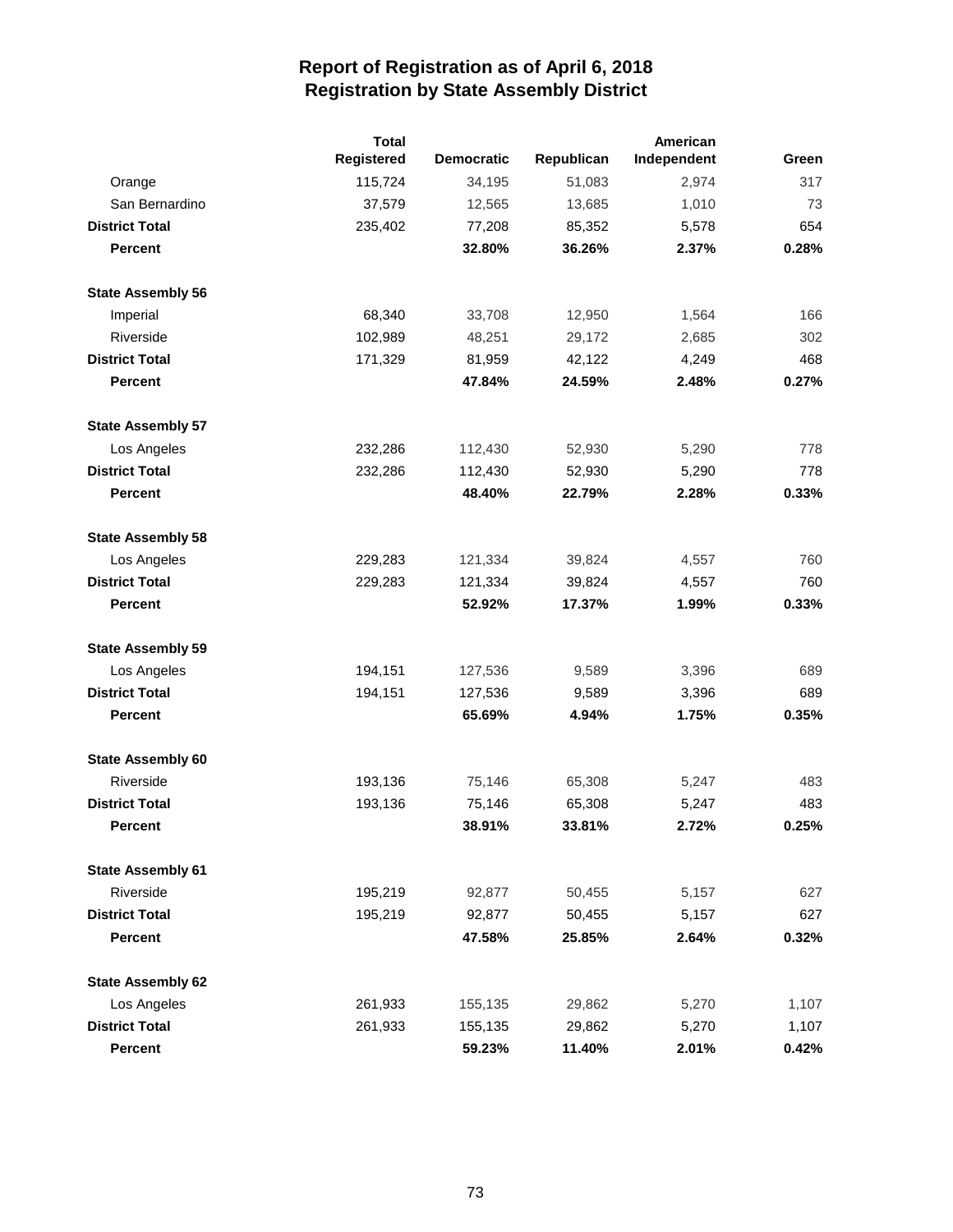|                          |             | Peace and |                |       | <b>No Party</b> |  |  |
|--------------------------|-------------|-----------|----------------|-------|-----------------|--|--|
|                          | Libertarian | Freedom   | <b>Unknown</b> | Other | Preference      |  |  |
| Orange                   | 889         | 220       | $\overline{0}$ | 259   | 25,787          |  |  |
| San Bernardino           | 272         | 105       | 41             | 147   | 9,681           |  |  |
| <b>District Total</b>    | 1,504       | 743       | 209            | 1,015 | 63,139          |  |  |
| <b>Percent</b>           | 0.64%       | 0.32%     | 0.09%          | 0.43% | 26.82%          |  |  |
| <b>State Assembly 56</b> |             |           |                |       |                 |  |  |
| Imperial                 | 365         | 349       | 201            | 416   | 18,621          |  |  |
| Riverside                | 556         | 408       | 273            | 529   | 20,813          |  |  |
| <b>District Total</b>    | 921         | 757       | 474            | 945   | 39,434          |  |  |
| <b>Percent</b>           | 0.54%       | 0.44%     | 0.28%          | 0.55% | 23.02%          |  |  |
| <b>State Assembly 57</b> |             |           |                |       |                 |  |  |
| Los Angeles              | 1,298       | 1,556     | 394            | 1,499 | 56,111          |  |  |
| <b>District Total</b>    | 1,298       | 1,556     | 394            | 1,499 | 56,111          |  |  |
| <b>Percent</b>           | 0.56%       | 0.67%     | 0.17%          | 0.65% | 24.16%          |  |  |
| <b>State Assembly 58</b> |             |           |                |       |                 |  |  |
| Los Angeles              | 1,120       | 1,764     | 463            | 1,585 | 57,876          |  |  |
| <b>District Total</b>    | 1,120       | 1,764     | 463            | 1,585 | 57,876          |  |  |
| <b>Percent</b>           | 0.49%       | 0.77%     | 0.20%          | 0.69% | 25.24%          |  |  |
| <b>State Assembly 59</b> |             |           |                |       |                 |  |  |
| Los Angeles              | 757         | 1,724     | 689            | 1,193 | 48,578          |  |  |
| <b>District Total</b>    | 757         | 1,724     | 689            | 1,193 | 48,578          |  |  |
| <b>Percent</b>           | 0.39%       | 0.89%     | 0.35%          | 0.61% | 25.02%          |  |  |
| <b>State Assembly 60</b> |             |           |                |       |                 |  |  |
| Riverside                | 1,354       | 752       | 469            | 852   | 43,525          |  |  |
| <b>District Total</b>    | 1,354       | 752       | 469            | 852   | 43,525          |  |  |
| Percent                  | 0.70%       | 0.39%     | 0.24%          | 0.44% | 22.54%          |  |  |
| <b>State Assembly 61</b> |             |           |                |       |                 |  |  |
| Riverside                | 1,239       | 941       | 432            | 870   | 42,621          |  |  |
| <b>District Total</b>    | 1,239       | 941       | 432            | 870   | 42,621          |  |  |
| Percent                  | 0.63%       | 0.48%     | 0.22%          | 0.45% | 21.83%          |  |  |
| <b>State Assembly 62</b> |             |           |                |       |                 |  |  |
| Los Angeles              | 1,582       | 1,230     | 606            | 2,483 | 64,658          |  |  |
| <b>District Total</b>    | 1,582       | 1,230     | 606            | 2,483 | 64,658          |  |  |
| Percent                  | 0.60%       | 0.47%     | 0.23%          | 0.95% | 24.68%          |  |  |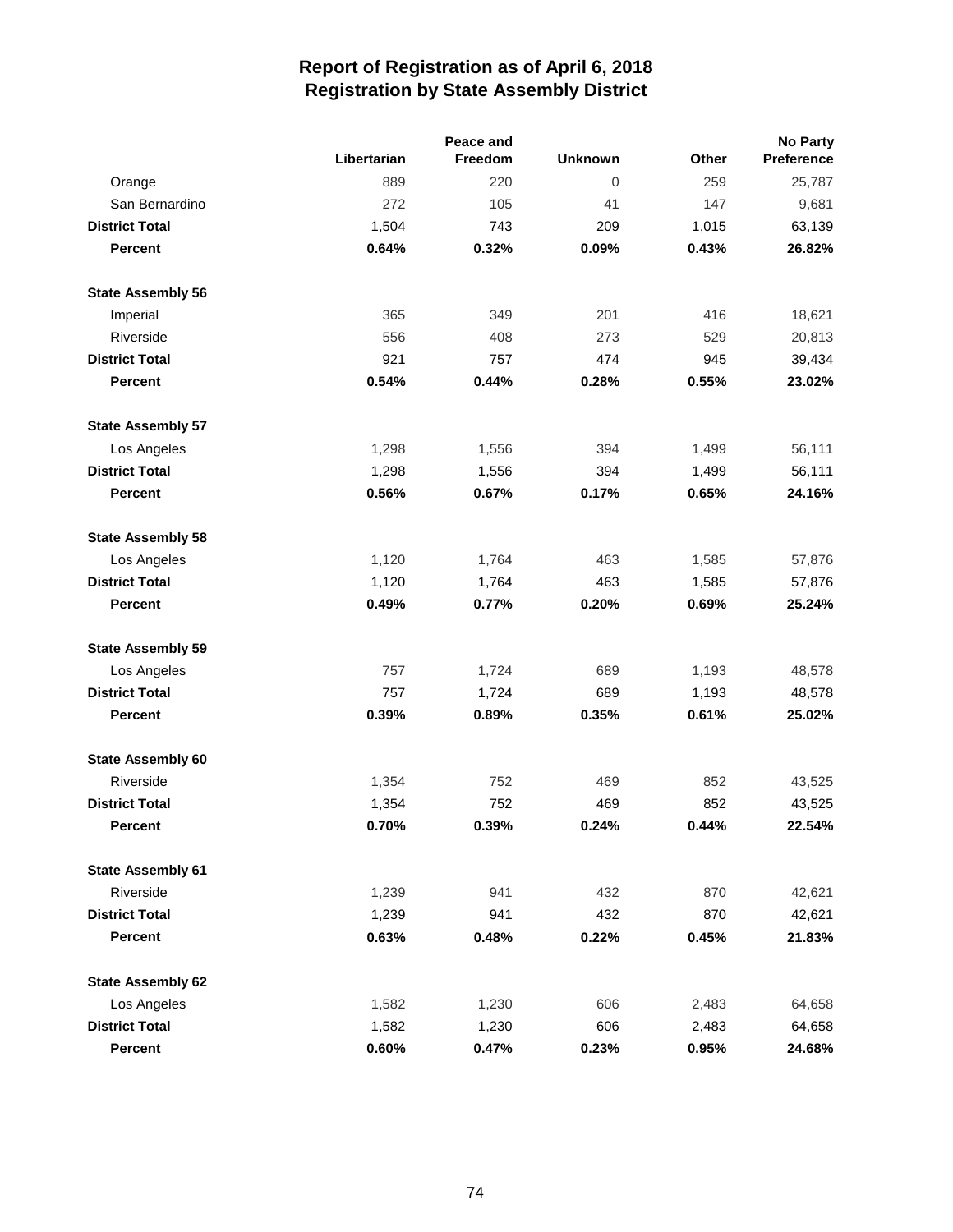|                          | <b>Total</b><br>American |                   |            |             |       |
|--------------------------|--------------------------|-------------------|------------|-------------|-------|
|                          | Registered               | <b>Democratic</b> | Republican | Independent | Green |
| <b>State Assembly 63</b> |                          |                   |            |             |       |
| Los Angeles              | 204,238                  | 115,258           | 28,446     | 4,081       | 734   |
| <b>District Total</b>    | 204,238                  | 115,258           | 28,446     | 4,081       | 734   |
| <b>Percent</b>           |                          | 56.43%            | 13.93%     | 2.00%       | 0.36% |
| <b>State Assembly 64</b> |                          |                   |            |             |       |
| Los Angeles              | 231,771                  | 146,070           | 19,227     | 4,040       | 669   |
| <b>District Total</b>    | 231,771                  | 146,070           | 19,227     | 4,040       | 669   |
| <b>Percent</b>           |                          | 63.02%            | 8.30%      | 1.74%       | 0.29% |
| <b>State Assembly 65</b> |                          |                   |            |             |       |
| Orange                   | 198,442                  | 80,642            | 61,515     | 4,508       | 631   |
| <b>District Total</b>    | 198,442                  | 80,642            | 61,515     | 4,508       | 631   |
| <b>Percent</b>           |                          | 40.64%            | 31.00%     | 2.27%       | 0.32% |
| <b>State Assembly 66</b> |                          |                   |            |             |       |
| Los Angeles              | 283,159                  | 115,528           | 84,649     | 6,469       | 1,001 |
| <b>District Total</b>    | 283,159                  | 115,528           | 84,649     | 6,469       | 1,001 |
| <b>Percent</b>           |                          | 40.80%            | 29.89%     | 2.28%       | 0.35% |
| <b>State Assembly 67</b> |                          |                   |            |             |       |
| Riverside                | 227,807                  | 66,953            | 94,693     | 8,610       | 635   |
| <b>District Total</b>    | 227,807                  | 66,953            | 94,693     | 8,610       | 635   |
| <b>Percent</b>           |                          | 29.39%            | 41.57%     | 3.78%       | 0.28% |
| <b>State Assembly 68</b> |                          |                   |            |             |       |
| Orange                   | 244,418                  | 75,902            | 94,759     | 6,521       | 809   |
| <b>District Total</b>    | 244,418                  | 75,902            | 94,759     | 6,521       | 809   |
| <b>Percent</b>           |                          | 31.05%            | 38.77%     | 2.67%       | 0.33% |
| <b>State Assembly 69</b> |                          |                   |            |             |       |
| Orange                   | 144,278                  | 76,047            | 27,540     | 2,785       | 517   |
| <b>District Total</b>    | 144,278                  | 76,047            | 27,540     | 2,785       | 517   |
| <b>Percent</b>           |                          | 52.71%            | 19.09%     | 1.93%       | 0.36% |
| <b>State Assembly 70</b> |                          |                   |            |             |       |
| Los Angeles              | 272,383                  | 135,549           | 53,394     | 6,777       | 1,756 |
| <b>District Total</b>    | 272,383                  | 135,549           | 53,394     | 6,777       | 1,756 |
| <b>Percent</b>           |                          | 49.76%            | 19.60%     | 2.49%       | 0.64% |
| <b>State Assembly 71</b> |                          |                   |            |             |       |
| Riverside                | 20,042                   | 5,248             | 9,415      | 892         | 92    |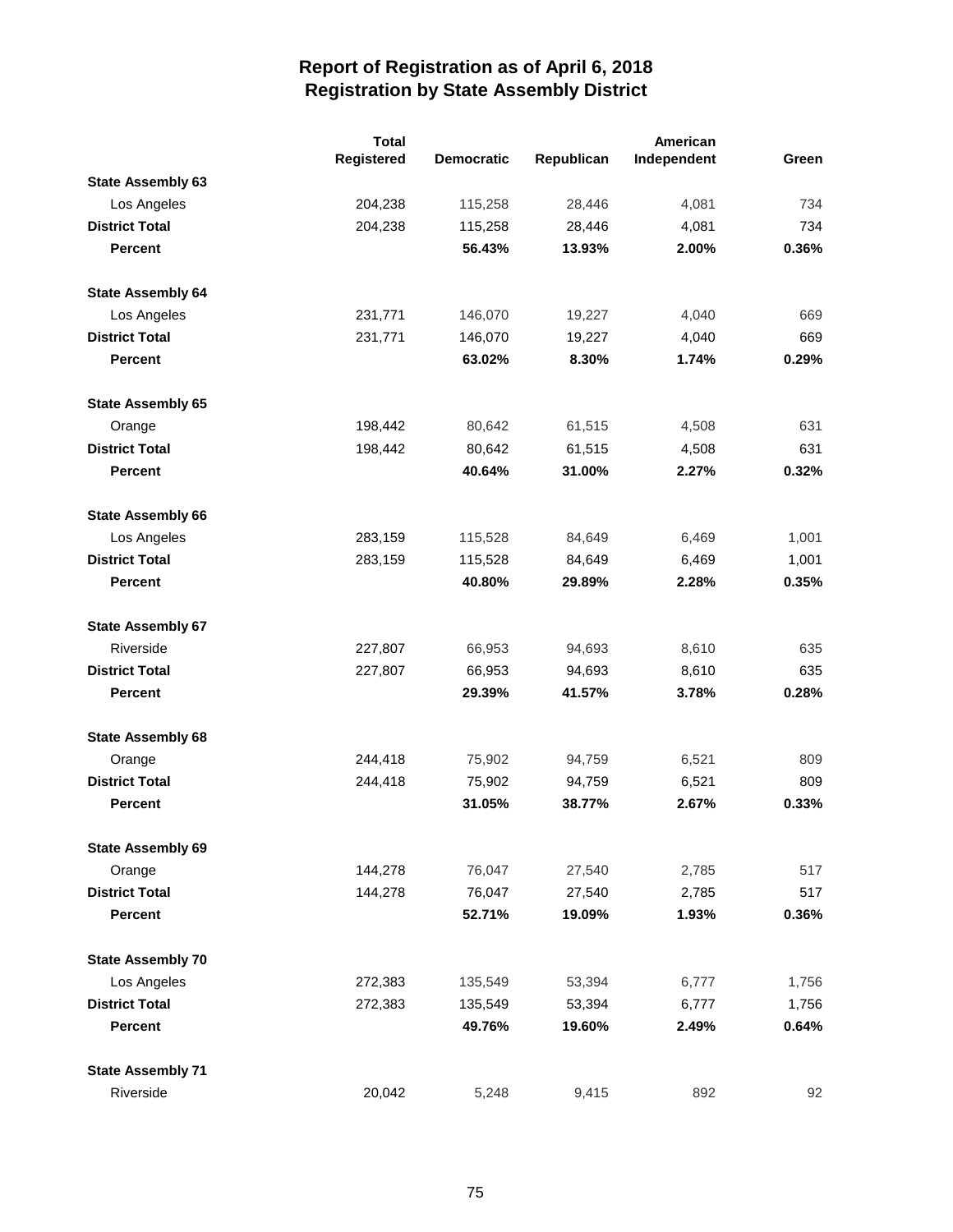|                          |             | Peace and |                |       | <b>No Party</b> |
|--------------------------|-------------|-----------|----------------|-------|-----------------|
|                          | Libertarian | Freedom   | <b>Unknown</b> | Other | Preference      |
| <b>State Assembly 63</b> |             |           |                |       |                 |
| Los Angeles              | 1,029       | 2,044     | 479            | 1,263 | 50,904          |
| <b>District Total</b>    | 1,029       | 2,044     | 479            | 1,263 | 50,904          |
| <b>Percent</b>           | 0.50%       | 1.00%     | 0.23%          | 0.62% | 24.92%          |
| <b>State Assembly 64</b> |             |           |                |       |                 |
| Los Angeles              | 776         | 2,260     | 670            | 1,647 | 56,412          |
| <b>District Total</b>    | 776         | 2,260     | 670            | 1,647 | 56,412          |
| <b>Percent</b>           | 0.33%       | 0.98%     | 0.29%          | 0.71% | 24.34%          |
| <b>State Assembly 65</b> |             |           |                |       |                 |
| Orange                   | 1,383       | 583       | 2              | 456   | 48,722          |
| <b>District Total</b>    | 1,383       | 583       | $\overline{2}$ | 456   | 48,722          |
| <b>Percent</b>           | 0.70%       | 0.29%     | 0.00%          | 0.23% | 24.55%          |
| <b>State Assembly 66</b> |             |           |                |       |                 |
| Los Angeles              | 1,945       | 763       | 477            | 2,561 | 69,766          |
| <b>District Total</b>    | 1,945       | 763       | 477            | 2,561 | 69,766          |
| <b>Percent</b>           | 0.69%       | 0.27%     | 0.17%          | 0.90% | 24.64%          |
| <b>State Assembly 67</b> |             |           |                |       |                 |
| Riverside                | 2,008       | 674       | 459            | 1,321 | 52,454          |
| <b>District Total</b>    | 2,008       | 674       | 459            | 1,321 | 52,454          |
| <b>Percent</b>           | 0.88%       | 0.30%     | 0.20%          | 0.58% | 23.03%          |
| <b>State Assembly 68</b> |             |           |                |       |                 |
| Orange                   | 2,289       | 564       | 2              | 581   | 62,991          |
| <b>District Total</b>    | 2,289       | 564       | $\overline{c}$ | 581   | 62,991          |
| <b>Percent</b>           | 0.94%       | 0.23%     | 0.00%          | 0.24% | 25.77%          |
| <b>State Assembly 69</b> |             |           |                |       |                 |
| Orange                   | 1,010       | 682       | $\mathbf{2}$   | 292   | 35,403          |
| <b>District Total</b>    | 1,010       | 682       | $\overline{2}$ | 292   | 35,403          |
| <b>Percent</b>           | 0.70%       | 0.47%     | 0.00%          | 0.20% | 24.54%          |
| <b>State Assembly 70</b> |             |           |                |       |                 |
| Los Angeles              | 2,102       | 2,047     | 586            | 2,447 | 67,725          |
| <b>District Total</b>    | 2,102       | 2,047     | 586            | 2,447 | 67,725          |
| <b>Percent</b>           | 0.77%       | 0.75%     | 0.22%          | 0.90% | 24.86%          |
| <b>State Assembly 71</b> |             |           |                |       |                 |
| Riverside                | 217         | 55        | 40             | 145   | 3,938           |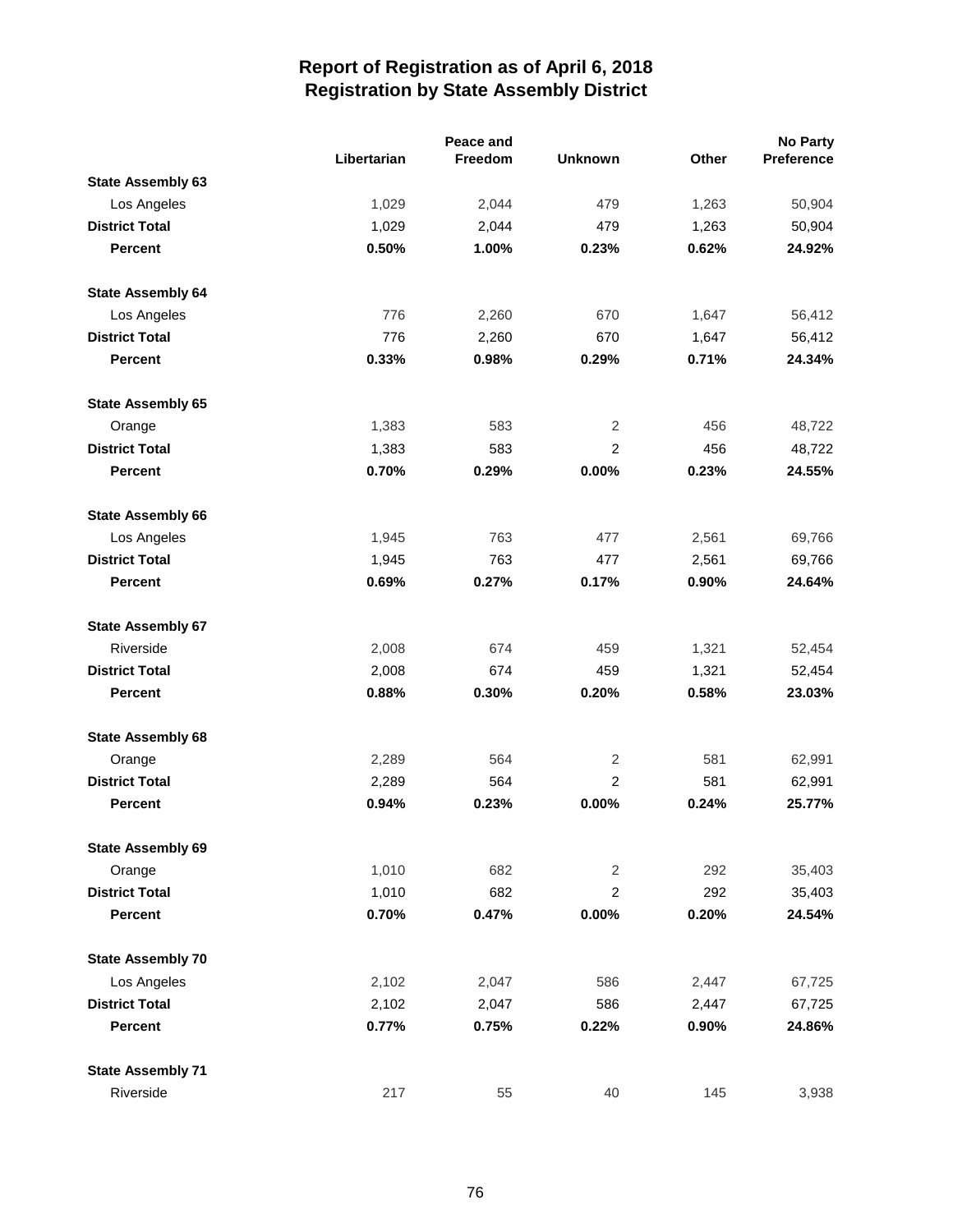|                          | <b>Total</b><br>American |                   |            |             |       |
|--------------------------|--------------------------|-------------------|------------|-------------|-------|
|                          | Registered               | <b>Democratic</b> | Republican | Independent | Green |
| San Diego                | 228,015                  | 65,182            | 93,774     | 9,069       | 774   |
| <b>District Total</b>    | 248,057                  | 70,430            | 103,189    | 9,961       | 866   |
| <b>Percent</b>           |                          | 28.39%            | 41.60%     | 4.02%       | 0.35% |
| <b>State Assembly 72</b> |                          |                   |            |             |       |
| Orange                   | 225,678                  | 74,869            | 84,399     | 5,762       | 673   |
| <b>District Total</b>    | 225,678                  | 74,869            | 84,399     | 5,762       | 673   |
| <b>Percent</b>           |                          | 33.18%            | 37.40%     | 2.55%       | 0.30% |
| <b>State Assembly 73</b> |                          |                   |            |             |       |
| Orange                   | 268,197                  | 73,398            | 118,439    | 8,163       | 844   |
| <b>District Total</b>    | 268,197                  | 73,398            | 118,439    | 8,163       | 844   |
| <b>Percent</b>           |                          | 27.37%            | 44.16%     | 3.04%       | 0.31% |
| <b>State Assembly 74</b> |                          |                   |            |             |       |
| Orange                   | 262,927                  | 81,690            | 99,993     | 7,424       | 994   |
| <b>District Total</b>    | 262,927                  | 81,690            | 99,993     | 7,424       | 994   |
| <b>Percent</b>           |                          | 31.07%            | 38.03%     | 2.82%       | 0.38% |
| <b>State Assembly 75</b> |                          |                   |            |             |       |
| Riverside                | 59,440                   | 15,567            | 25,769     | 2,463       | 172   |
| San Diego                | 177,609                  | 51,652            | 69,488     | 6,634       | 688   |
| <b>District Total</b>    | 237,049                  | 67,219            | 95,257     | 9,097       | 860   |
| <b>Percent</b>           |                          | 28.36%            | 40.18%     | 3.84%       | 0.36% |
| <b>State Assembly 76</b> |                          |                   |            |             |       |
| San Diego                | 241,866                  | 80,272            | 80,827     | 8,954       | 1,064 |
| <b>District Total</b>    | 241,866                  | 80,272            | 80,827     | 8,954       | 1,064 |
| <b>Percent</b>           |                          | 33.19%            | 33.42%     | 3.70%       | 0.44% |
| <b>State Assembly 77</b> |                          |                   |            |             |       |
| San Diego                | 273,847                  | 87,962            | 90,207     | 8,824       | 866   |
| <b>District Total</b>    | 273,847                  | 87,962            | 90,207     | 8,824       | 866   |
| <b>Percent</b>           |                          | 32.12%            | 32.94%     | 3.22%       | 0.32% |
| <b>State Assembly 78</b> |                          |                   |            |             |       |
| San Diego                | 276,045                  | 116,295           | 62,150     | 9,180       | 1,639 |
| <b>District Total</b>    | 276,045                  | 116,295           | 62,150     | 9,180       | 1,639 |
| Percent                  |                          | 42.13%            | 22.51%     | 3.33%       | 0.59% |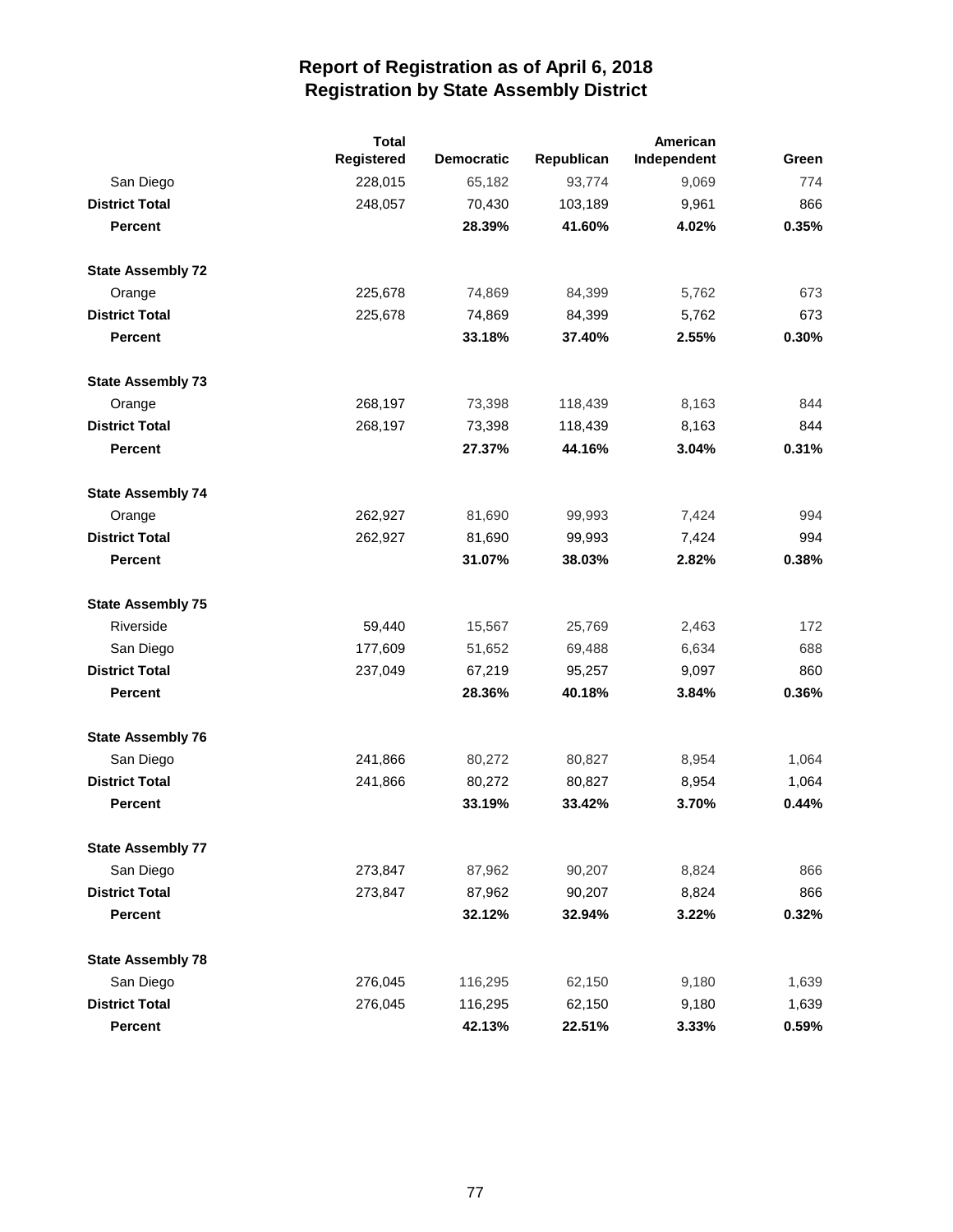|                          |             | Peace and |                |       | <b>No Party</b> |  |  |
|--------------------------|-------------|-----------|----------------|-------|-----------------|--|--|
|                          | Libertarian | Freedom   | <b>Unknown</b> | Other | Preference      |  |  |
| San Diego                | 2,201       | 634       | 396            | 758   | 55,227          |  |  |
| <b>District Total</b>    | 2,418       | 689       | 436            | 903   | 59,165          |  |  |
| <b>Percent</b>           | 0.97%       | 0.28%     | 0.18%          | 0.36% | 23.85%          |  |  |
| <b>State Assembly 72</b> |             |           |                |       |                 |  |  |
| Orange                   | 1,760       | 713       | 2              | 588   | 56,912          |  |  |
| <b>District Total</b>    | 1,760       | 713       | 2              | 588   | 56,912          |  |  |
| <b>Percent</b>           | 0.78%       | 0.32%     | 0.00%          | 0.26% | 25.22%          |  |  |
| <b>State Assembly 73</b> |             |           |                |       |                 |  |  |
| Orange                   | 2,506       | 454       | 1              | 591   | 63,801          |  |  |
| <b>District Total</b>    | 2,506       | 454       | 1              | 591   | 63,801          |  |  |
| <b>Percent</b>           | 0.93%       | 0.17%     | 0.00%          | 0.22% | 23.79%          |  |  |
| <b>State Assembly 74</b> |             |           |                |       |                 |  |  |
| Orange                   | 2,728       | 501       | $\mathbf{1}$   | 649   | 68,947          |  |  |
| <b>District Total</b>    | 2,728       | 501       | $\mathbf 1$    | 649   | 68,947          |  |  |
| <b>Percent</b>           | 1.04%       | 0.19%     | 0.00%          | 0.25% | 26.22%          |  |  |
| <b>State Assembly 75</b> |             |           |                |       |                 |  |  |
| Riverside                | 607         | 118       | 82             | 341   | 14,321          |  |  |
| San Diego                | 1,829       | 529       | 340            | 424   | 46,025          |  |  |
| <b>District Total</b>    | 2,436       | 647       | 422            | 765   | 60,346          |  |  |
| <b>Percent</b>           | 1.03%       | 0.27%     | 0.18%          | 0.32% | 25.46%          |  |  |
| <b>State Assembly 76</b> |             |           |                |       |                 |  |  |
| San Diego                | 2,559       | 649       | 527            | 549   | 66,465          |  |  |
| <b>District Total</b>    | 2,559       | 649       | 527            | 549   | 66,465          |  |  |
| <b>Percent</b>           | 1.06%       | 0.27%     | 0.22%          | 0.23% | 27.48%          |  |  |
| <b>State Assembly 77</b> |             |           |                |       |                 |  |  |
| San Diego                | 2,392       | 465       | 536            | 678   | 81,917          |  |  |
| <b>District Total</b>    | 2,392       | 465       | 536            | 678   | 81,917          |  |  |
| <b>Percent</b>           | 0.87%       | 0.17%     | 0.20%          | 0.25% | 29.91%          |  |  |
| <b>State Assembly 78</b> |             |           |                |       |                 |  |  |
| San Diego                | 3,049       | 620       | 693            | 705   | 81,714          |  |  |
| <b>District Total</b>    | 3,049       | 620       | 693            | 705   | 81,714          |  |  |
| Percent                  | 1.10%       | 0.22%     | 0.25%          | 0.26% | 29.60%          |  |  |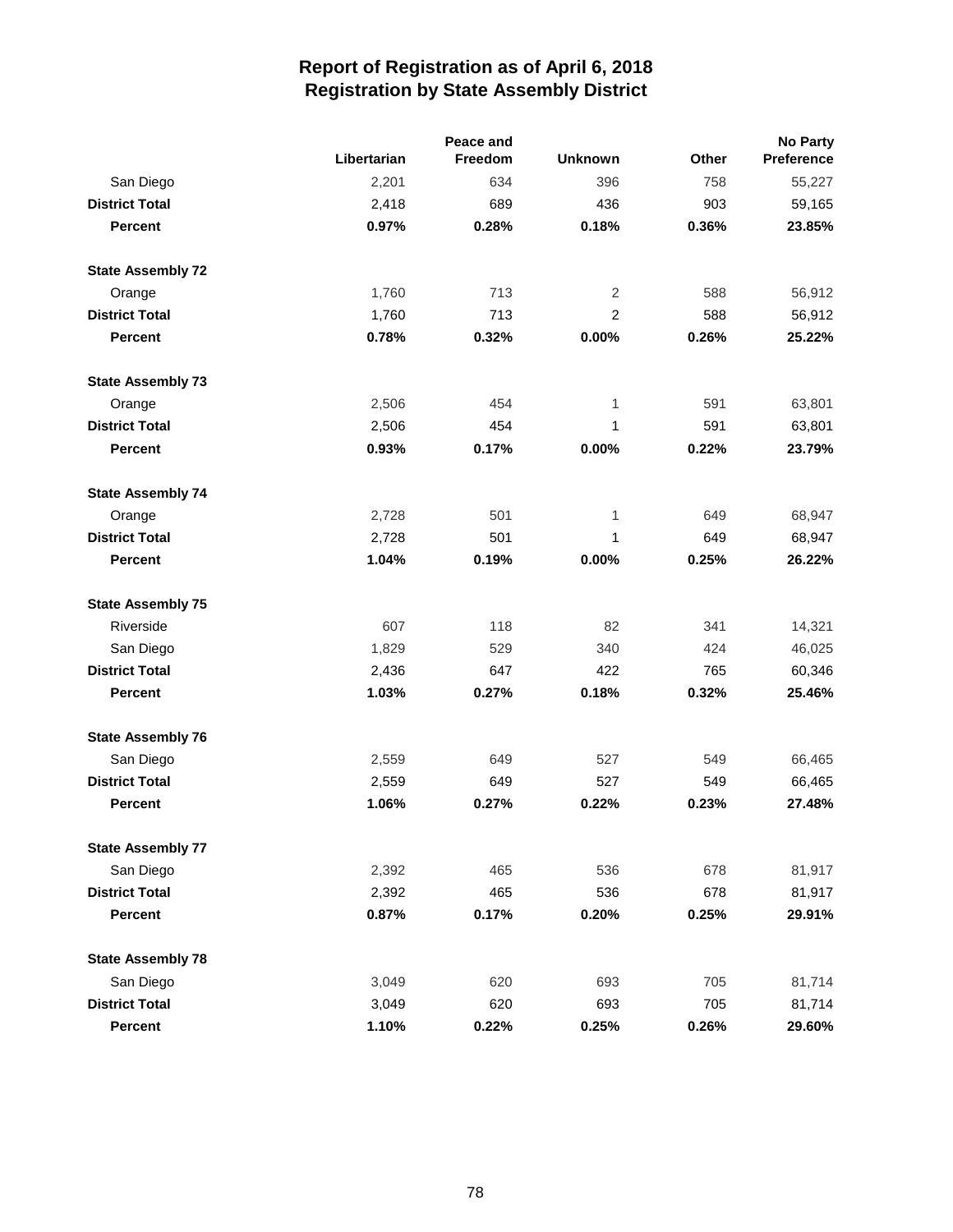|                          | Total             |                   |            | American    |        |
|--------------------------|-------------------|-------------------|------------|-------------|--------|
|                          | <b>Registered</b> | <b>Democratic</b> | Republican | Independent | Green  |
| <b>State Assembly 79</b> |                   |                   |            |             |        |
| San Diego                | 254.478           | 107.500           | 58.385     | 8.064       | 1.064  |
| <b>District Total</b>    | 254,478           | 107,500           | 58,385     | 8,064       | 1,064  |
| <b>Percent</b>           |                   | 42.24%            | 22.94%     | 3.17%       | 0.42%  |
| <b>State Assembly 80</b> |                   |                   |            |             |        |
| San Diego                | 210,808           | 99,857            | 33,301     | 5,099       | 860    |
| <b>District Total</b>    | 210,808           | 99.857            | 33.301     | 5.099       | 860    |
| <b>Percent</b>           |                   | 47.37%            | 15.80%     | 2.42%       | 0.41%  |
| <b>State Total</b>       | 18,854,829        | 8,405,464         | 4,763,967  | 502,304     | 90,459 |
| <b>Percent</b>           |                   | 44.58%            | 25.27%     | 2.66%       | 0.48%  |